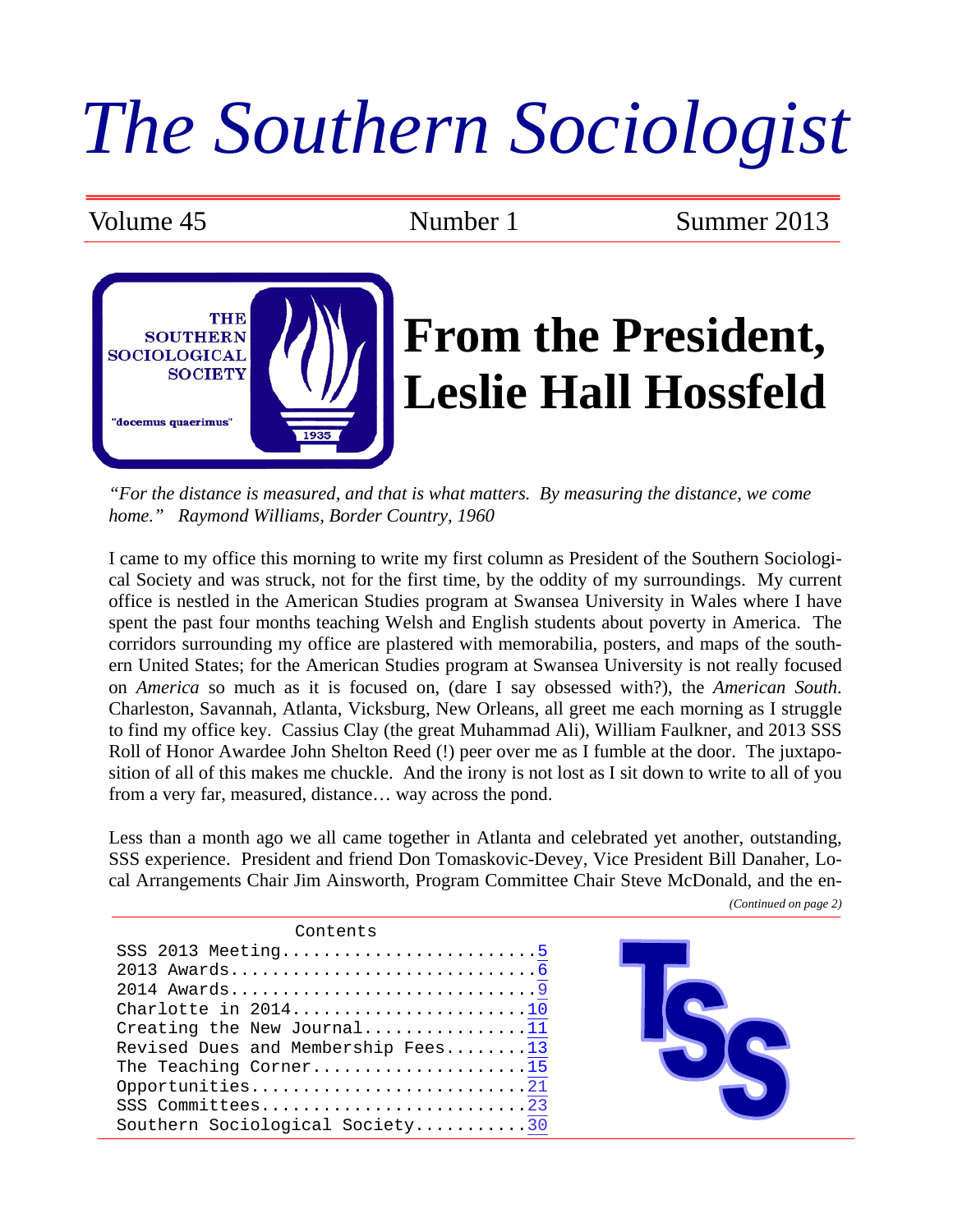#### **From the President, Leslie Hall Hossfeld**

#### *(Continued from page 1)*

tire Program Committee put on a splendid annual meeting. The sessions, mini-conferences, and plenaries were all well attended and all intellectually stimulating. David Brunsma (Executive Officer) and Slade Lellock (Assistant to the EO) worked like Trojans to ensure everything ran smoothly. Jeff Will and the Committee on the Status of Students put on, once again, a brilliant student reception. Atlanta was a resounding success. Well done everyone!

I want to congratulate and welcome our newly elected officers and committee members of SSS: President-Elect David Maume (University of Cincinnati); Vice President-Elect John Reynolds (Florida State University); Executive Committee: James Maple (University of Tennessee-Martin) and Elizabeth Stearns (University of North Carolina Charlotte); and Publications Committee: Kuji Ueno (Florida State University) and William Danaher (College of Charleston). I look forward to working with each one of you in the days and months ahead.

This is such an exciting time to be President of the Southern Sociological Society. As you know, in Atlanta we celebrated the launch of *Social Currents*, the *official* journal of the Southern Sociological Society. We have two impressive inaugural editors, Toni Calasanti (Virginia Tech) and Vincent Roscigno (The Ohio State University), a strong contract with SAGE, and a first issue target date of July 2014! Our Publications Committee, chaired by Patricia Drentea (University of Alabama Birmingham) is reorganizing to take on the new responsibilities created by this exciting venture. Thanks to all the SSS members who have worked incredibly hard to get us to this point and who brought this journal to fruition. We will celebrate our new journal and its first issue at our next conference!

Speaking of which, I should like to turn your attention to activities for the year ahead and to Charlotte, North Carolina. Thanks to a great contract negotiated by Charles Tolbert (Baylor University) and Beth Rubin (University of North Carolina Charlotte), we will be meeting at the newly renovated Charlotte Marriott City Center April 2-5, 2014. Lisa Walker (University of North Carolina Charlotte), Local Arrangements Committee Chair, is already planning and organizing things on the ground. Charlotte is a dynamic city with a vibrant downtown (which they call "Uptown"). Look for Lisa's [article i](#page-9-0)n this and the next issues of TSS describing what to see and explore while you are there.

My focus this year is on building our capacity as a society. I have appointed Denise Bissler (Randoph-Macon College) to Chair a Presidential Taskforce on Committees. Denise, along with Cameron Lippard (Appalachian State University) and James Maples (University Tennessee-Martin) will work with committees to examine their mission and vision, to see what needs to be changed, tweaked or eliminated, and to help committees rethink their work and determine how their committees can best serve the broader mission and vision of SSS. I have reached out to all our committee chairs and committee members to ask them to critically assess how they,

*(Continued on page 3)*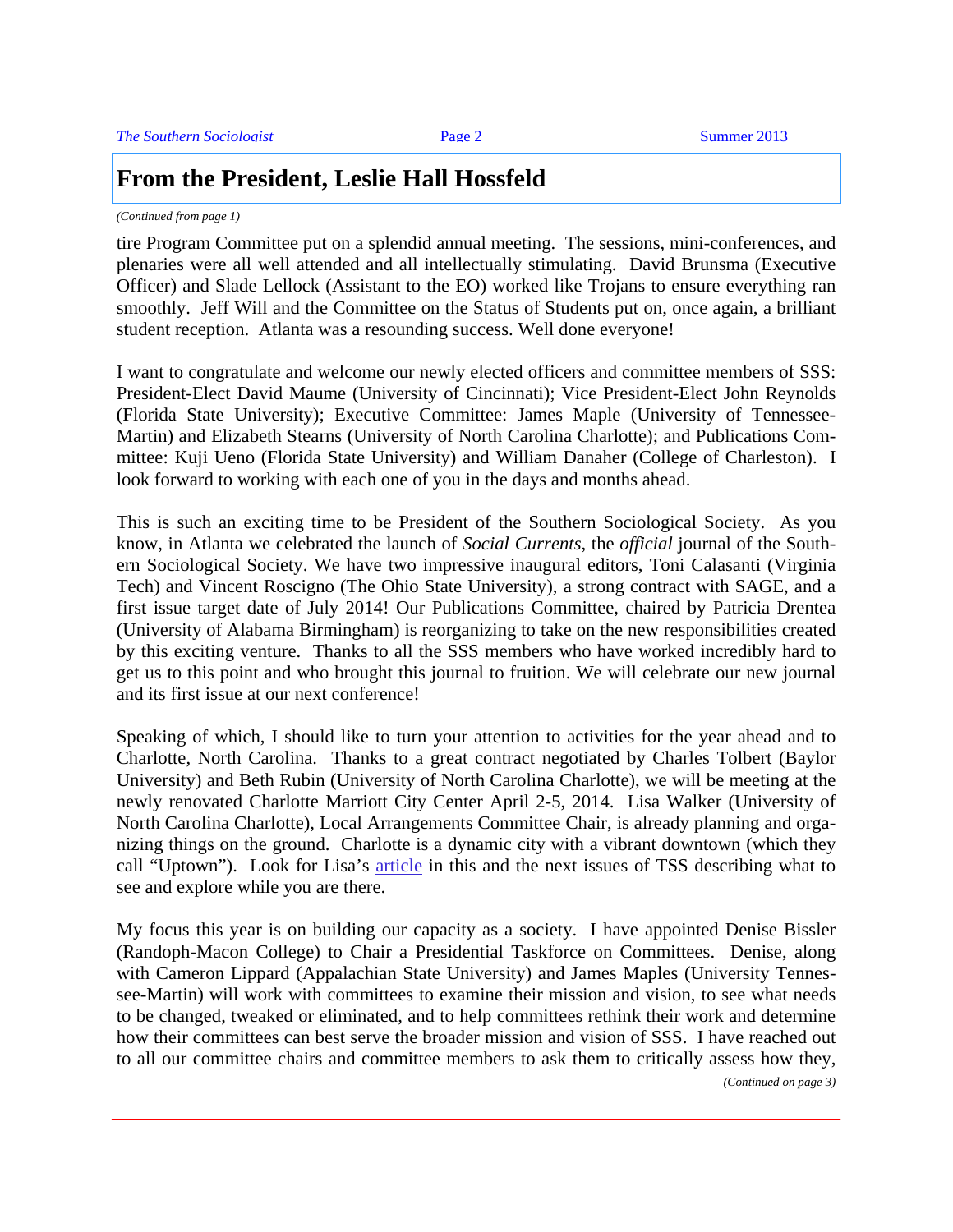#### **From the President, Leslie Hall Hossfeld**

#### *(Continued from page 2)*

through their committee structure, can strengthen and buttress the work of SSS in the years to come.

In Charlotte, on the 79th year of our society, we will revisit some of the very issues that the founders of SSS struggled with in the South: poverty, social policy, and the role of the sociologist. In an era not that different from the early years of SSS, we are experiencing some of the highest poverty rates in our history and a profound intensification in economic, social, and political inequality. What is our role as sociologists in addressing this issue? We have a long, solid tradition of excellent poverty scholarship: we have shifted our gaze from cultural explanations to structural explanations, and recently brought culture back in. We have examined the fallout of bad poverty policy, examined the lived experiences of poverty, social isolation, social exclusion, diminishing opportunity structure, and limited human, cultural, and social capitals. Yet there still remains an arena that as sociologists we are particularly weak, and this relates to policy and praxis. There are three interrelated areas that I want us to focus on in Charlotte. The first, and perhaps the greatest, is the unresolved problem with the poverty measurement itself. We know it is flawed, yet we proceed with this caveat and continue its use. Rather than accepting a flawed poverty measure, why are we not at the forefront of recasting and reshaping measurement? What can we do as social scientists? How can we influence and be the vanguard of policy change around measurement? We have scholars who are working at the state level to redress this issue. What can we learn from their work and praxis? Secondly, I am deeply concerned about the current dismantling of the social safety net by state and local governments taking place throughout the country, particularly in the South. The assault on Medicaid extension, Earned Income Tax Credits, unemployment benefits, emergency assistance, and state austerity programs has become routine. How can sociology be at the forefront of informing state policy? How can we work with local and state governments to apply our body of sociological knowledge to address local and state policy initiatives; how can we counter this assault on programs that are targeted to help low income, poor, working, and middle class families? As someone who works on the ground, at the local level, it is becoming increasingly clear that targeting state and local policy and working with state and local governments is vital. Lastly, who are the sociologists working on anti-poverty projects and policy in the South and what can we learn from their experiences? The founders of SSS exemplified this kind of scholarly engagement as they worked to address poverty in the South. We need to highlight and celebrate this tradition and the work that is currently being done.

With this framework in mind, here is some preliminary information on what we can expect in Charlotte in 2014. Vice President Stephanie Moller is putting together a presidential plenary panel session on the critique of the poverty measure and how and why sociologists should be at the forefront in addressing its inadequacies. David Jaffee (University of North Florida) is organizing a session on economic development projects in the South and the sociologists who in- *(Continued on page 4)*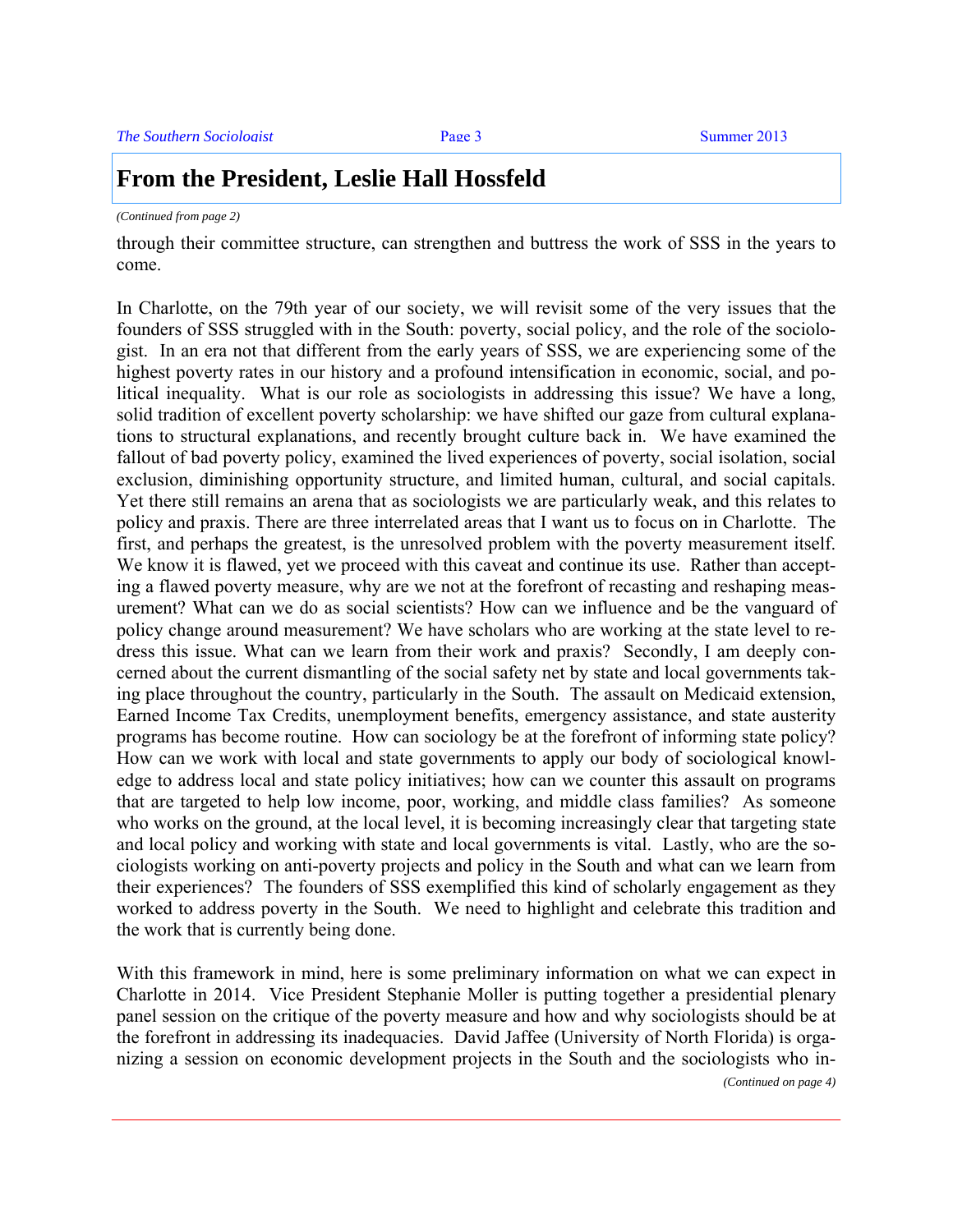#### **From the President, Leslie Hall Hossfeld**

*(Continued from page 3)* 

form and carry-out those projects. Tracy Ore (St. Cloud State University) will return to her native South to organize a mini-conference on the Sociology of Food that will examine myriad issues including labor, gender inequality, access, local food movements, food insecurity, food sovereignty—to name a few. President Earl Wright (University of Cincinnati) and President-Elect Thomas Calhoun (Jackson State University) of the Association of Black Sociologists will be part of a presidential panel session focusing on the poverty scholarship of W.E.B. DuBois. And last, but certainly not least, I am delighted to announce that Aldon Morris (Northwestern University) will be our plenary speaker.Our talented Program Committee for Charlotte 2014, chaired by Daniel Buffington (University of North Carolina Wilmington), is already working hard to ensure an intellectually rich program. Many more details will appear in upcoming issues of *The Southern Sociologist.* 

I am still thinking about that handful of days we had together in Atlanta last month. More than one person said to me, "I always feel like I am coming home when I attend Southerns." Over the years I have served on leadership roles in many of our professional organizations and one thing stands out about SSS: we have a remarkable spirit about us. One full of warmth and good -will that I suppose makes people feel like they are, indeed, coming home.

As I sit here in Wales, I reflect on my home: the US South. I grew up playing on the hills of Vicksburg, Mississippi, and except for a long stint teaching at a university in South Africa, I have been deeply entrenched in the communities of the South, using sociology to inform and address pressing social issues. Like so many of you, SSS has always been my intellectual home. I have benefited and grown from the relationships and friendships that have developed over many years and that are nurtured by our common love of the region and SSS. It is not surprising that so many of our members scattered near and far still make the trek to our annual meetings, returning because of their connection to the South and the sense of community and belonging SSS provides us.

I am deeply honored to be president of this fine society. I look forward to working with you and seeing all of you at our 2014 conference home—Charlotte, North Carolina.

Leslie Hossfeld Swansea, South West Wales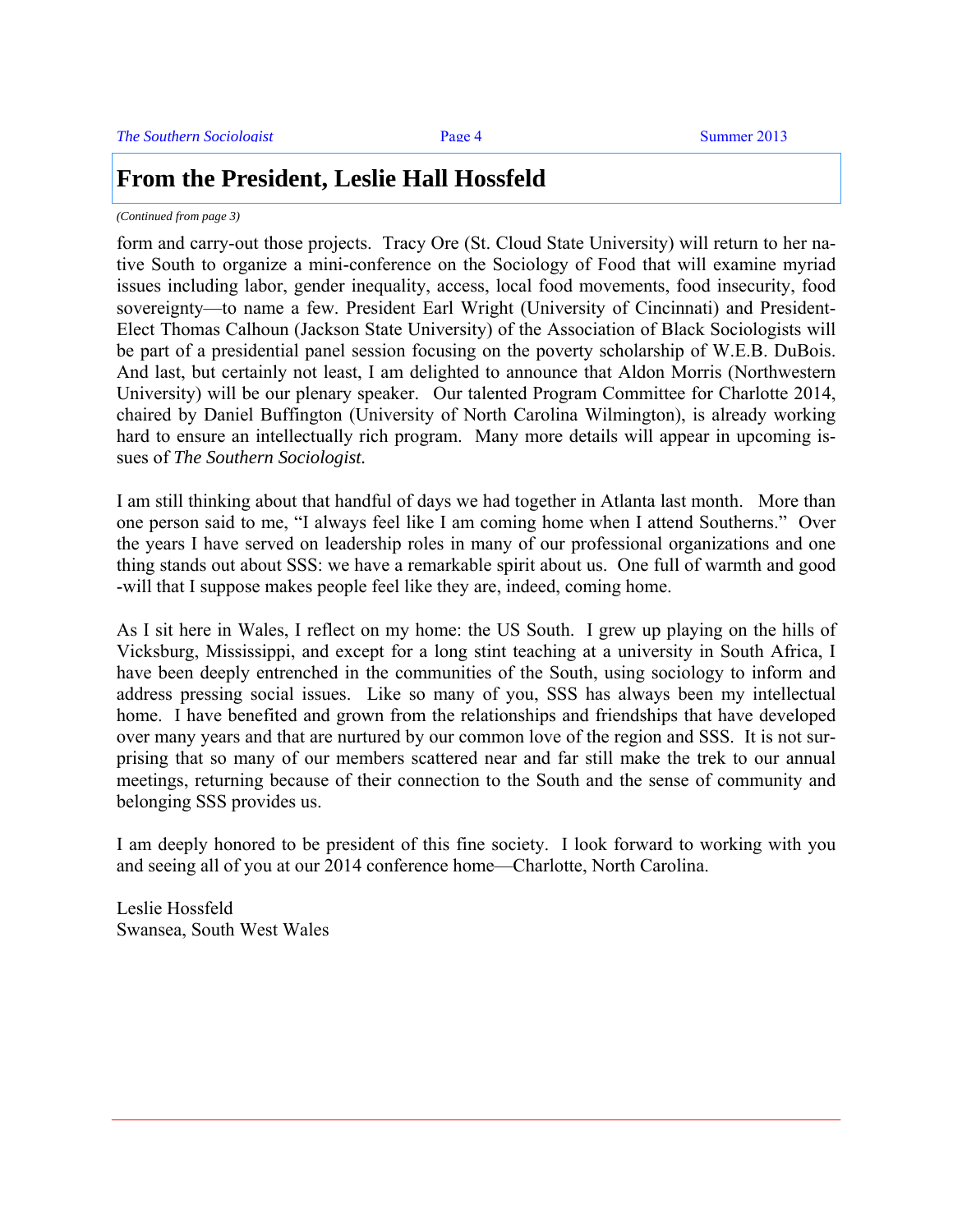## Spring 2013 SSS Meeting

<span id="page-4-0"></span>The 2013 Annual Meeting of the Southern Sociological Society had over 750 registrants, a record for Atlanta. The Hyatt Regency Atlanta provided a welcoming venue for the meeting. The Program Committee led by Chair Steve McDonald, North Carolina State University, produced a diverse and exciting program. Donald Tomaskovic-Devey delivered his Presidential Address on "Relational Dynamics, Organizational Contexts, and Institution Glue," which include several lighter slides to further entertain the audience. The mini-conferences on social psychology, social networks, and teaching generated considerable discussion. Additionally, plenary speaker ASA President-elect Annette Lareau spoke on "The Search for a Good School: Class, Families, and the Reproduction of Inequality." Several other informative sessions also focused on the meeting theme "Relational Inequality."



President Tomaskovic-Devey delivers his Presidential Address, "Relational Dynamics, Organizational Contexts, and Institution Glue."

Don Tomaskovic-Devey passes the symbols of "power" to new President Leslie Hossfeld.

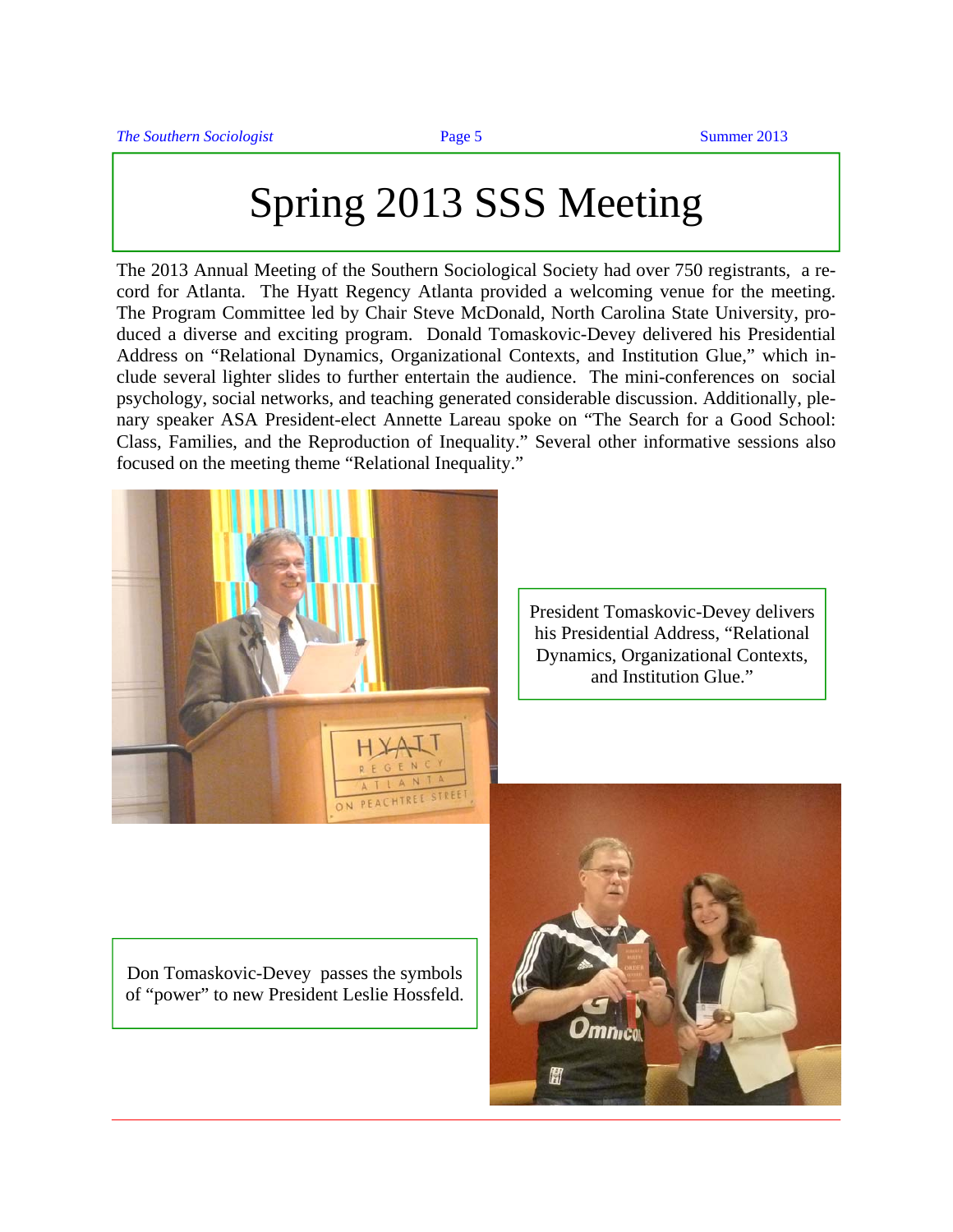## 2013 SSS Awards

<span id="page-5-0"></span>

#### **Roll of Honor**

John Shelton Reed is recognized for his addition to the Southern Sociological Society's Roll of Honor after receiving the award from James Wright, Chair of the Committee on Honors.

#### **Distinguished Teaching Award**

Rebecca Bach receives the Distinguished Teaching Award.

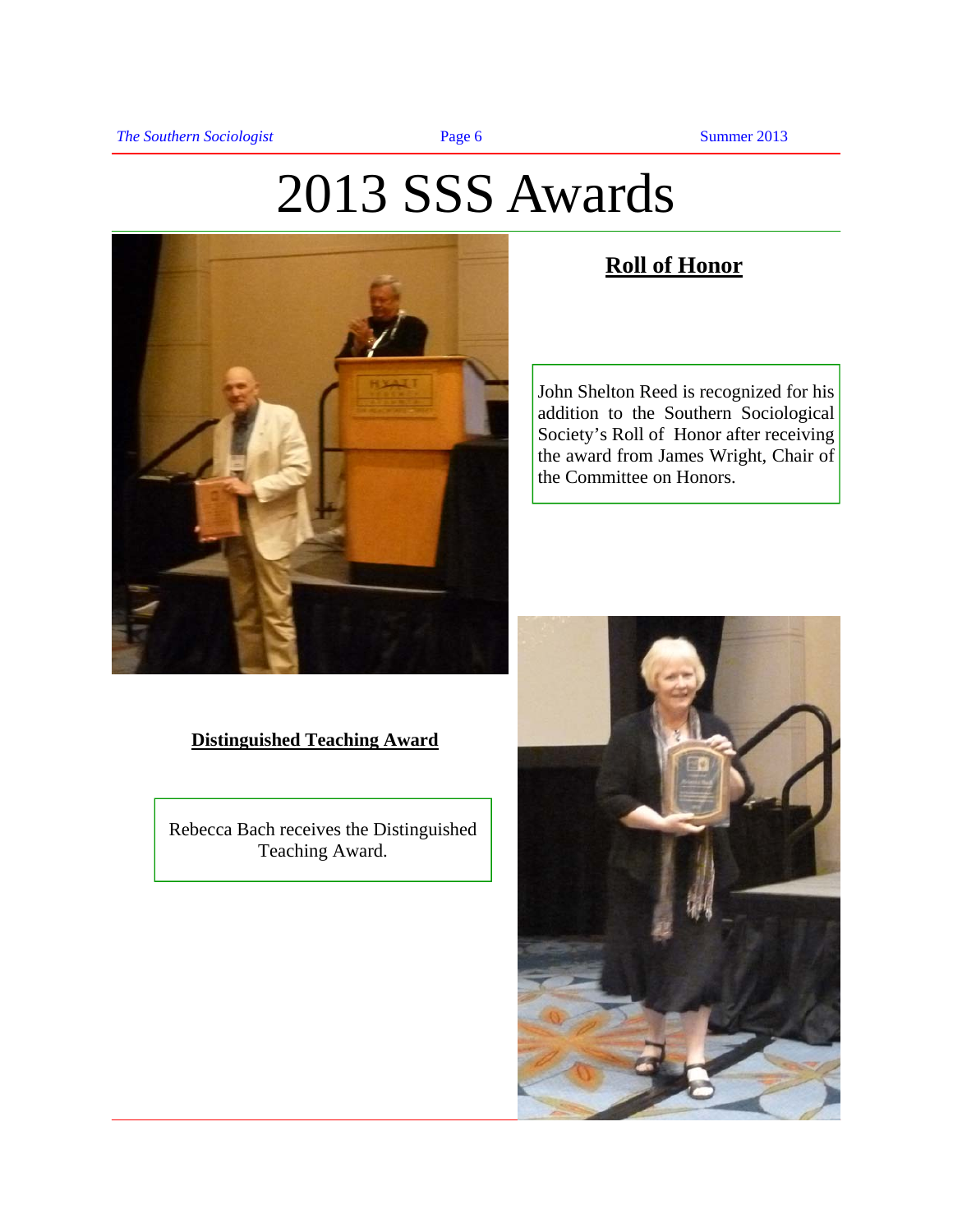## 2013 SSS Awards



#### **Martin L. Levin Distinguished Service Award**

Bob Freymeyer receives the Martin L. Levin Distinguished Service Award.

#### **Katherine Jocher-Belle Boone Beard Award**

Karen Campbell displays the Katherine Jocher-Belle Boone Beard Award.

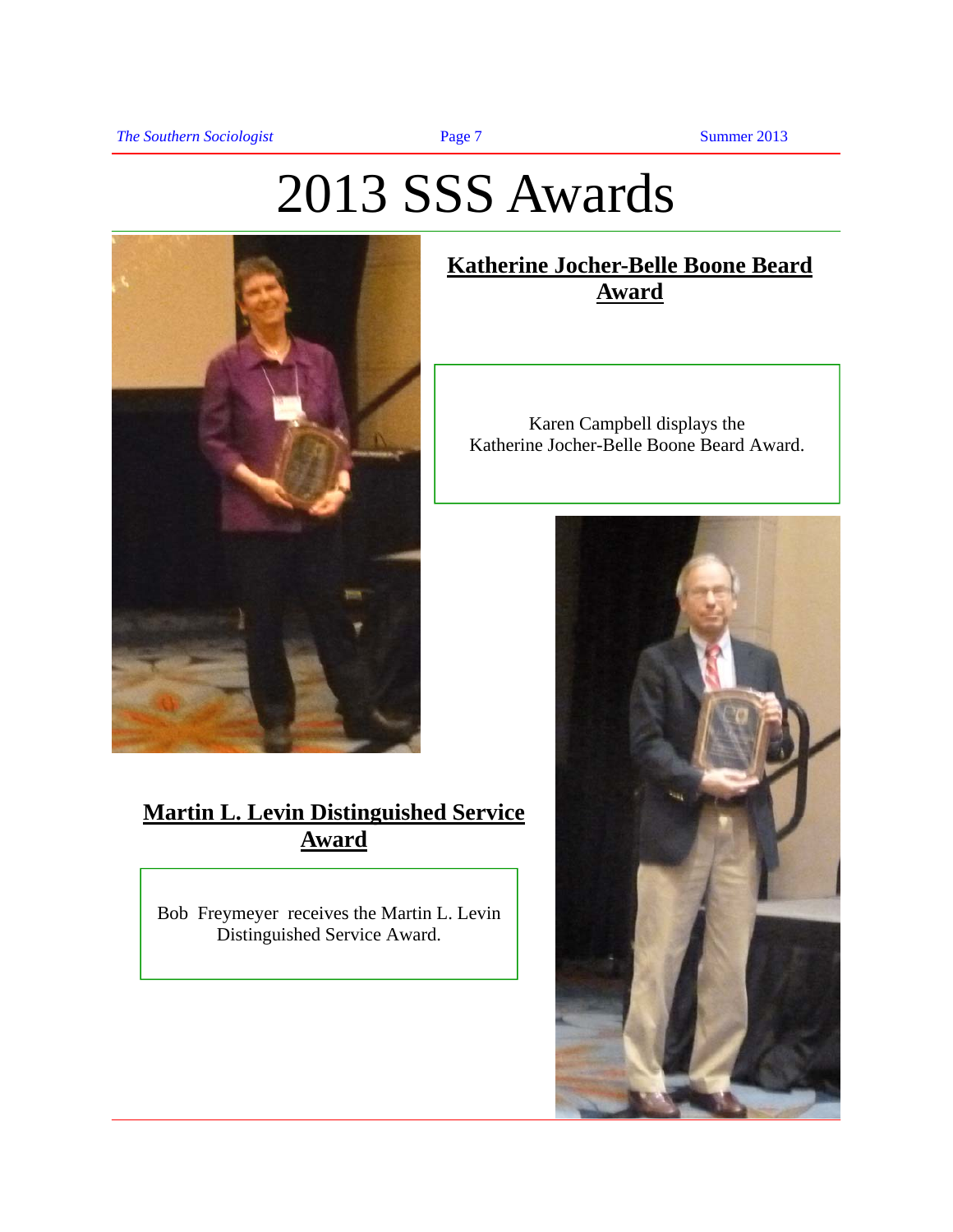**The Southern Sociologist Page 8** Summer 2013



## Odum Student Paper Awards

Undergraduate Award

Cara Wagner of Furman University, Greenville, South Carolina, receives the Undergraduate Odum Award for her paper "The Gendered Nature of Food."



#### Graduate Award



The Graduate Odum Award is presented to Anne Kronberg of Emory for her paper "Stay or Leave? Externalization of Job Mobility and the Effect on the U.S. Gender Earnings Gap, 1979- 2009."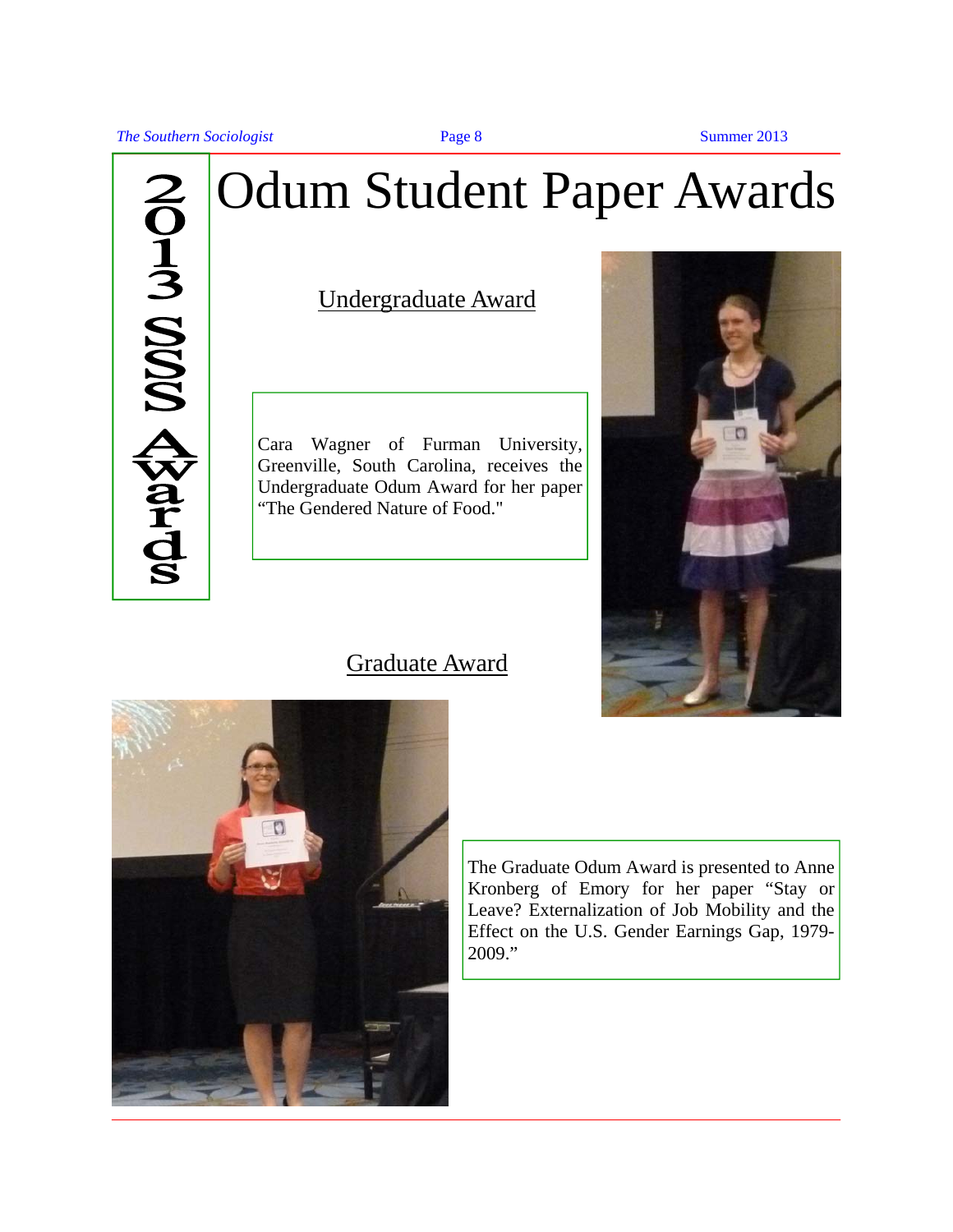# <span id="page-8-0"></span>2014 SSS Awards

## Walter Gove and Kenneth Land to be Added to the Roll of Honor

The greatest recognition given by the Southern Sociological Society is an appointment to the Roll of Honor. This award recognizes a career of distinguished intellectual contribution to sociology. Awardees must be members of the Southern Sociological Society (or made significant contributions to Sociology while a member of SSS) and have made stellar contributions to the discipline across their career. **Walter Gove,** Professor Emeritus of Sociology at Vanderbilt University, and **Kenneth Land,** John Franklin Crowell Professor of Sociology at Duke University, will be added to the Roll of Honor in 2014.

## The Martin L. Levin Distinguished Service Award to be Presented to Stephanie Bohon

The Martin L. Levin Distinguished Service Award honors outstanding service to the Southern Sociological Society. This honor recognizes those members who have made exemplary contributions to the Southern Sociological Society through direct service over a lifetime or significant portion of their professional careers. Their contributions should have been vital in fulfilling the Society's mission and sustaining its annual meetings. Their record may include serving in major fiduciary and organizational leadership roles, either as an officer or chair/member of committees, or as a program chair, session organizer, discussant, etc.; or it may involve providing leadership for innovative changes in the organization and functioning of the Society, in building the Society's membership, or in other ways. Recipients of this award are expected to have been members of the Society for a considerable portion of their careers. The 2014 Martin L. Levin Distinguished Service Award will be presented to **Stephanie Bohon**, University of Tennessee.

*(Continued on page 10)*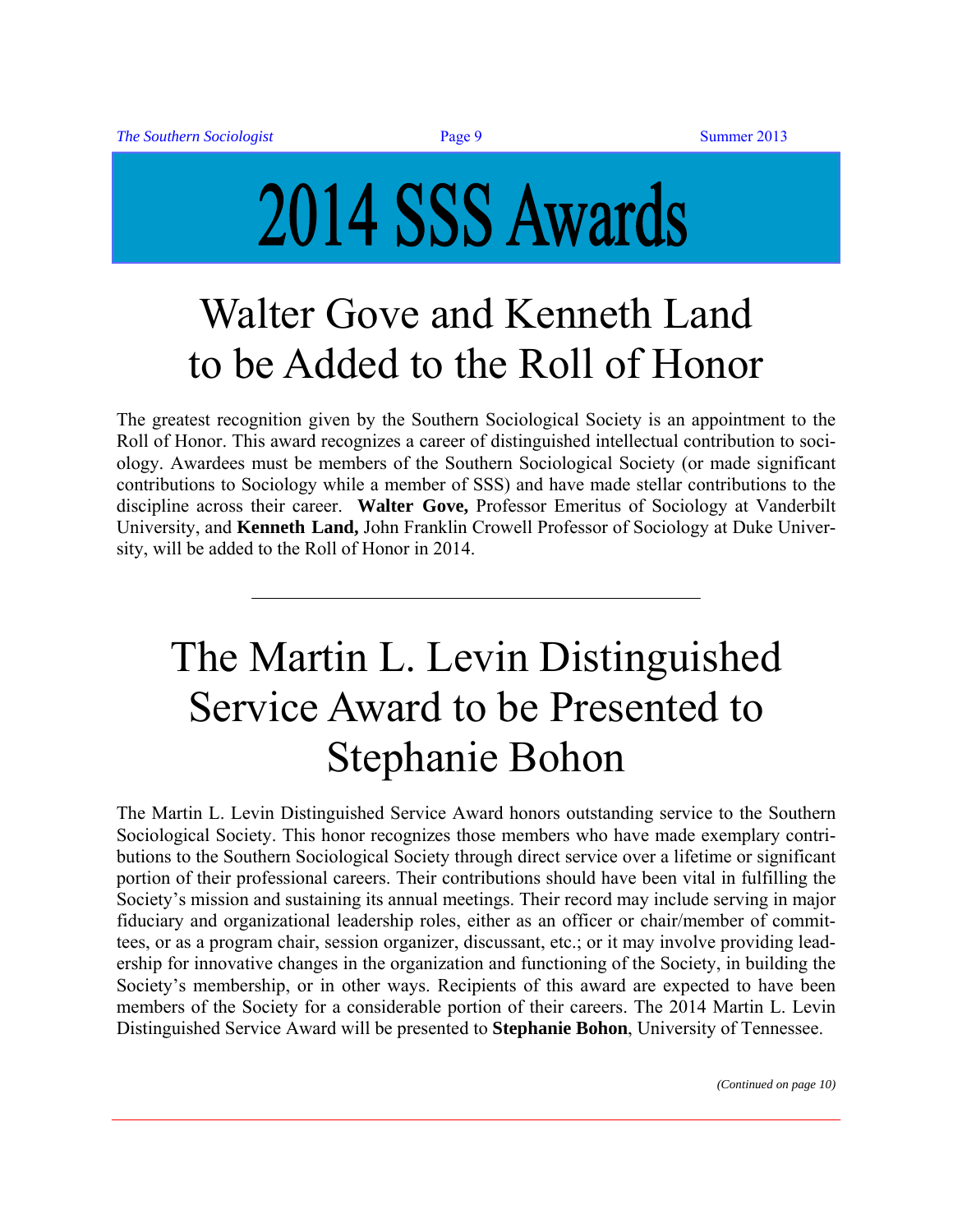<span id="page-9-0"></span>**JOHA SISS AWATA** 

*(Continued from page 9)* 

## David Maume to Receive Katherine Jocher-Belle Boone Beard Award

The Katherine Jocher-Belle Boone Beard Award recognizes distinguished scholarly contributions to the understanding of gender and society. The award honors a single work, several pieces of work, or a significant career of professional achievements. **David Maume**, University of Cincinnati, will receive this award in 2014.

## Charlotte in 2014

Lisa Walker Chair, Local Arrangements Committee

If you haven't been to Charlotte since the last time SSS met here, you are in for a treat. Uptown Charlotte has so many new cultural and entertainment venues that you won't be able to



visit them all. Recently, the Levine Center for the Arts opened, and it is now home to the Bechtler Museum of Modern Art, the Mint Museum of Art, the Harvey B. Gantt Center for African-American Arts + Culture, and the Knight Theater. The EpiCentre is an open-air entertainment center which contains over three dozen bars, clubs, restaurants, and entertainment outlets, including Strike City for a modern bowling experience. The NASCAR Hall of Fame and Museum is a great place to visit—even if you are not a race fan. The presence of Johnson & Wales (Culinary) University means that Uptown is full of amazing restaurants, including several with a farm-to-table format. The newly unveiled Liberty Walk (download the app now!) provides a peek into Charlotte's early history. Charlot[te is also home to a booming c](http://www.charlottesgotalot.com)raft beer culture. For more on what to do in Charlotte, check out www.charlottesgotalot.com.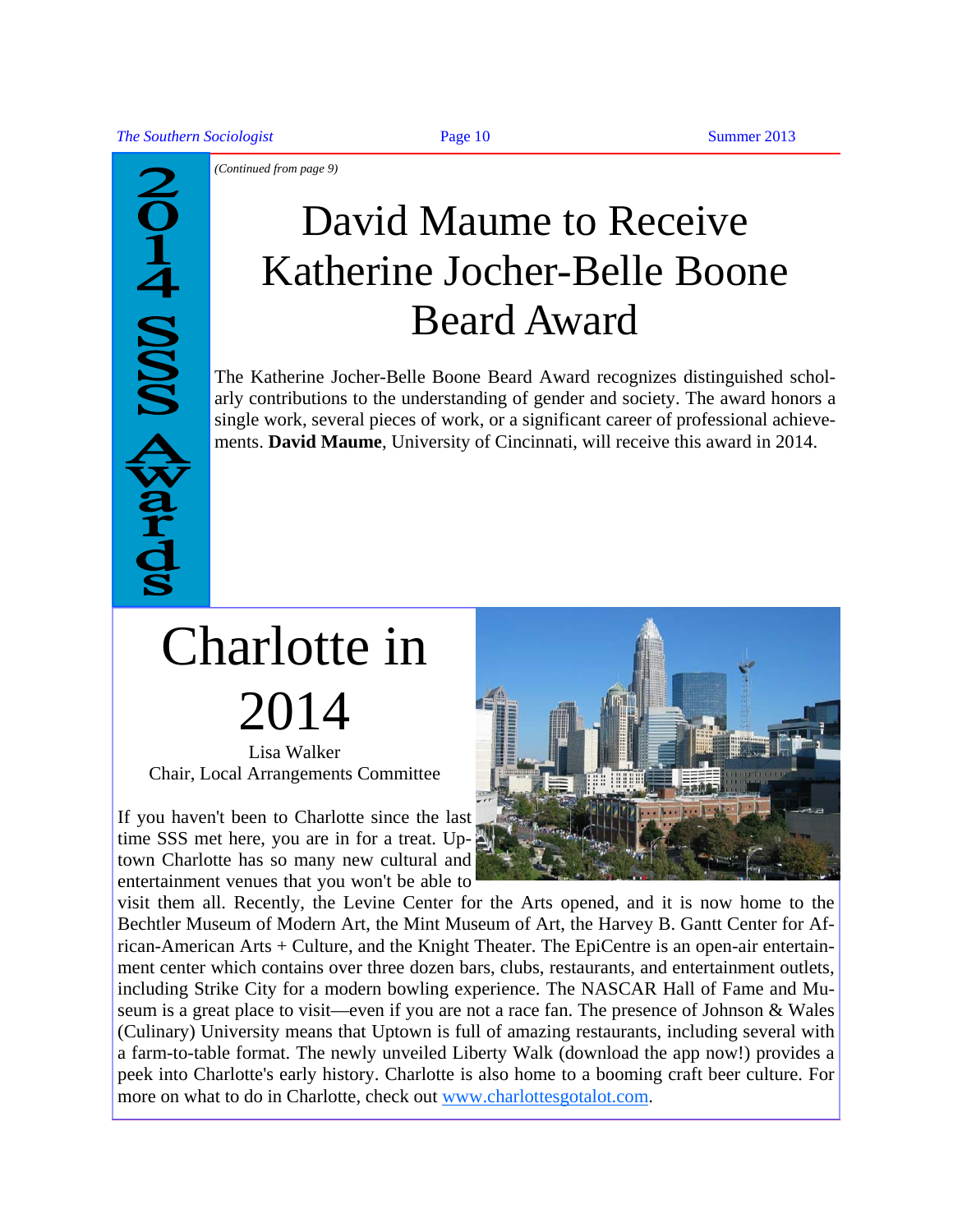<span id="page-10-0"></span>

## Creating the New Journal *Social Currents*

Patricia Drentea (Chair) and the Publications Committee

We were excited to roll out the announcement of the official journal of the Southern Sociological Society at the recent annual meetings in Atlanta. Lots of swag (pens, buttons, stickers, etc.) and plenty of discussions in hallways, receptions, and area restaurants helped to bubble up the excitement for the new journal. Indeed, the new journal is exciting. This article is about the process of creating the new journal *Social Currents*.

#### **Selection of Publisher**

The SSS Executive Committee and the Publications Committee Chair had a historic off-site meeting in Charlotte, North Carolina, in October 2012 to discuss moving the new journal forward. This group considered several publishers and, based on the quality of contracts, narrowed down the choices to either Sage Publications or Elsevier. During this October 2012 meeting, the executive committee voted unanimously to work with Sage, and the contract with Sage was finalized in February 2013. We launched the name, *Social Currents,* at the April 2013 meetings with much swag and ceremony.

#### **Selection of Name**

The process of choosing the name was iterative: Members suggested names using an online program called ["Allourideas.org.](http://www.allourideas.org/)" This names generator program is an iterative program that presents paired choices and allows people to make continuous votes between titles/phrases, until the program generates the final best matches. As of February 28, 2013, there were 1937 votes on 21 different ideas. Two final titles, *Sociological Currents* and *Social Currents,* were considered by the Executive Committee along with the Publications Committee Chair. After discussion, *Social Currents* won the vote.

#### **Editor Selection**

During the summer of 2012, the Publication Committee members were given a list, by Assistant Executive Officer Slade Lellock, of colleges and universities that send scholars to the annual SSS meetings. Because SSS leadership had worked very hard to develop a journal that would

*(Continued on page 12)*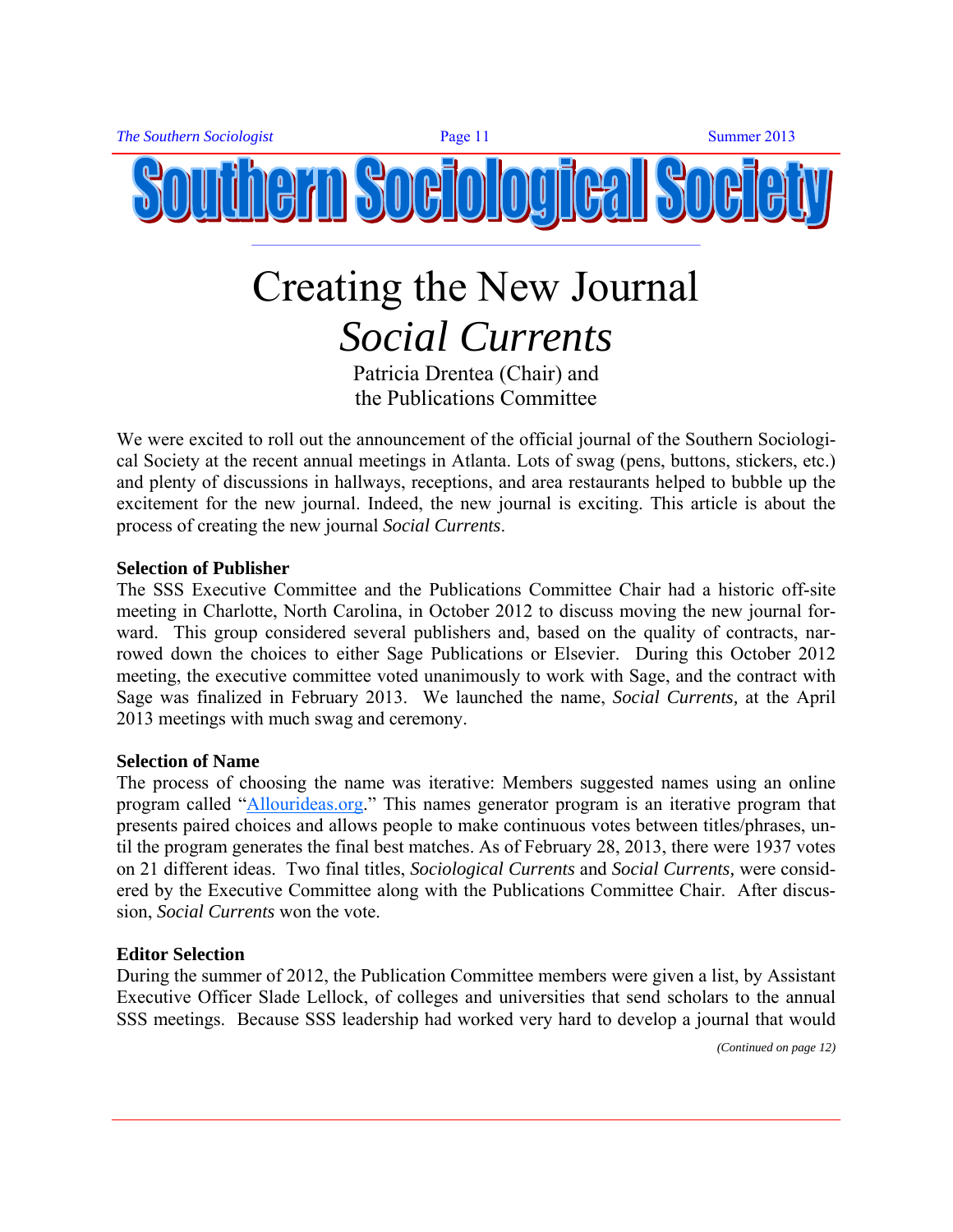#### *(Continued from page 11)*

truly be "of" the Southern Sociological Society, they had a deep commitment to ensuring that the editor(s) would be active participants in the Society. From that list of schools, we developed a list of potential editors, using criteria that included the quality of research, participation, relationship with the Southerns, and other editorial or administrative experience. We listed about 30 potential editors. Publications Committee members divided the list, and each member wrote to several people informing them that their name came up as a potential editor and inviting them to apply. This process generated considerable interest. We also posted a call for editors in mid-December 2012 on the SSS website, sent an announcement on the SSS listserve, and reminded the membership again in late February 2013 via listserve. Finally, we placed the call in the Winter 2012 edition of *The Southern Sociologist (TSS)*.



These advertisements sparked serious interest from several individuals, with some of them dropping out due to issues relating to lack of institutional support and/or bad timing in their personal/professional life. On March 25, the Publications Committee held a conference call, with seven of the nine members participating, and discussed the pros and cons of the applications, ultimately sending our recommendation to Executive Committee. Executive Committee voted to appoint the inaugural co-editors Toni Calasanti and Vinnie Roscigno to the new journal.

#### **Editorial Board Selection**

The Editorial Board member selection of *Social Currents* is now underway. The Editorial Board will be diverse, with 50% of the members from the Southern Sociological Society membership. Once the co-editors make their recommendations, the Publications Committee will review the list for diversity, and then send their comments back to the co-editors.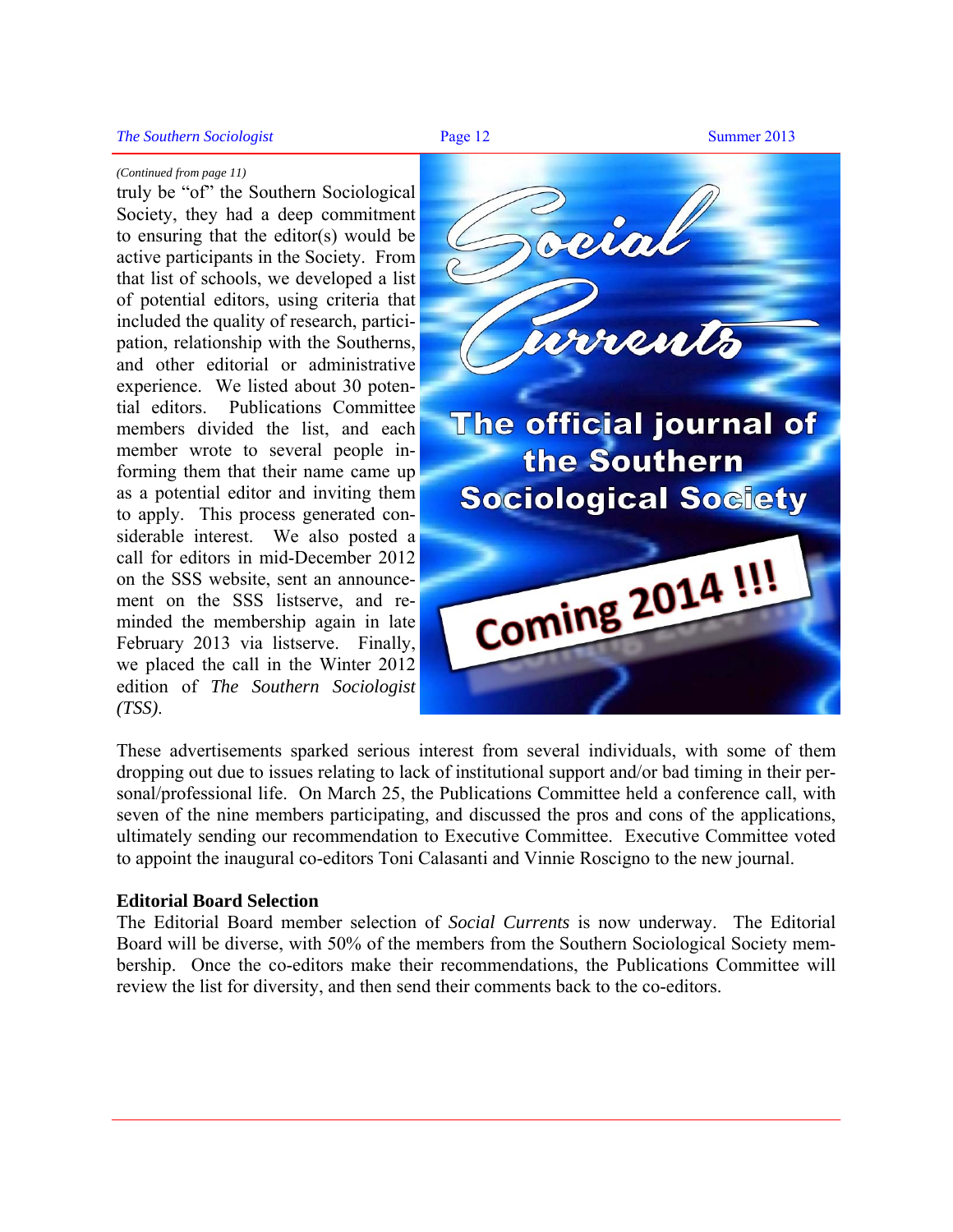### <span id="page-12-0"></span>SSS Executive Committee Decides on Revised and Expanded Structures for Membership Dues and Conference Registration Fees David L. Brunsma, SSS Executive Officer

The Executive Committee of the Southern Sociological Society approved important new initiatives and incentive structures for annual membership dues as well as conference registration. These changes will occur on July 1, 2013, for the coming 2013-2014 membership year and will also be in effect for the upcoming annual meeting in Charlotte, North Carolina (April 2-5, 2014). These changes are in line with other regional sociological associations, will generate more income for the Society, and will streamline the conference registration process and the production of the final program for annual meetings.

#### *Membership Categories: Old and New*

SSS has had the following membership categories for quite some time: Regular (\$60), Student (\$25), Associate (\$58, membership with no journal), Emeritus (free), and NonMember (no annual dues, \$100 for conference registration). Executive Committee voted to eliminate the Associate category due to the fact that all members will get *Social Currents* and historically only a handful of SSS members in any given year were Associate Members.

SSS will now offer two new membership categories in addition to the continuing ones: Sustaining and Departmental. A Sustaining membership is for those members of the SSS who can afford to pay more than the cost of a Regular membership. The SSS membership has always been very generous with their donations over and above their dues and registration fees—Executive Committee expects this generosity will continue. Such a membership should also be able to be charged to members' grant accounts. A Sustaining membership in SSS will be \$120 and will be acknowledged publicly each year with a designation on all Sustaining members' conference badges at the annual meeting. Executive Committee hopes you will consider becoming a Sustaining member.

Another exciting initiative is that SSS will now offer Department memberships. Your institution can now become a Department Member of SSS at the following rates (dependent upon your institution type): 1) \$150 for PhD-granting institutions; 2) \$100 for MA-granting institutions; and 3) \$50 for BA/AA-granting institutions. Such memberships, like all SSS memberships last from July  $1<sup>st</sup>$  through June  $30<sup>th</sup>$ . Departments who choose this membership will be *(Continued on page 14)*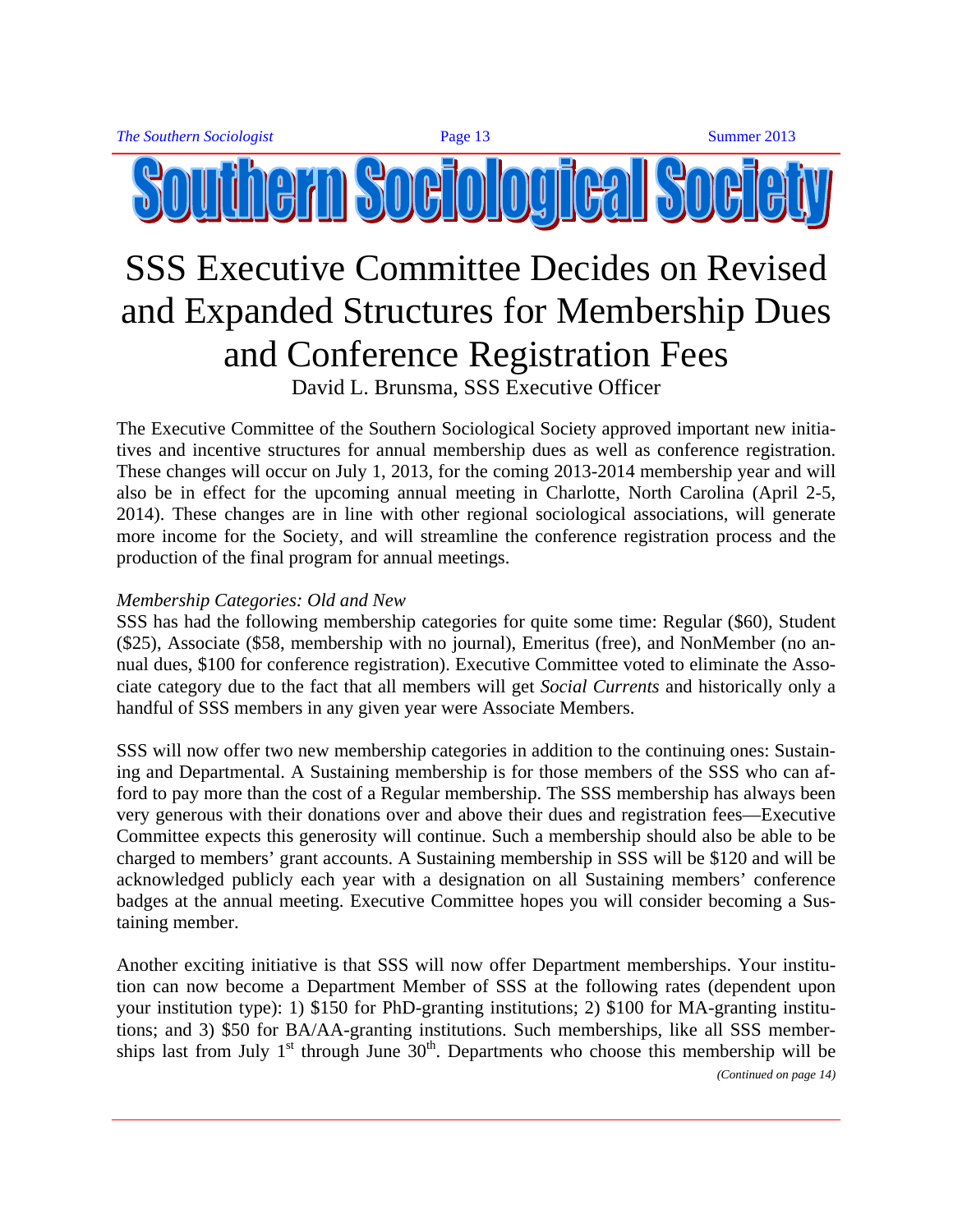

*(Continued from page 13)* 

listed in the annual meeting program, the department will receive *Social Currents* to display for their faculty and students in their front office, *and* all undergraduate students who come from that Department and present will have their annual membership dues waived (undergraduate conference registration fees will still be required). Executive Committee hopes your department will consider becoming a Department Member of SSS in the upcoming year.

In conclusion, SSS now has the following individual membership categories: Sustaining (\$120), Regular (\$60), Student (\$25), Emeritus (free), and NonMember (no annual dues, \$100 for conference registration). The Society also now has Department Memberships available. As a reminder, the membership year runs from July  $1<sup>st</sup>$  through June  $30<sup>th</sup>$ .

#### *Conference Registration: Pre Registration and On Site Registration*

A significant proportion of SSS members and conference attendees register on site every year. This action creates a series of challenges: from program construction to monitoring the hotel room block, from creating a smooth registration experience to conducting the work of crafting reasonable budgets, from ordering tote bags to making sound decisions on how much food to order at the Presidential Reception. Executive Committee has decided to build in incentives for our members to Pre Register for the annual meeting.

Starting with the 2014 annual meeting, a cut-off date will be set a month before each annual meeting. Those SSS members who Pre Register on or before this cut-off date will pay the usual fees for conference registration (\$60 for Regular, \$30 for Student, \$100 for Non-member, free for Emeriti). Those who register *after* this cut-off date will be considered On Site Registration. The rates for those On Site Registrations are as follows: \$75 for Regular, \$40 for Student, and \$140 for Non-member. Thus, for the upcoming meeting in Charlotte, North Carolina (April 2-5, 2014), the cut-off date will be March 3, 2014. Those who register for the conference *before or on* this date will pay the Pre Registration rates, those who register *after* this date will pay On Site Registration rates.

Send your comments, suggestions, or materials for *The Southern Sociologist* to the editor Bob Freymeyer [rhfreym@presby.edu.](mailto:rhfreym@presby.edu)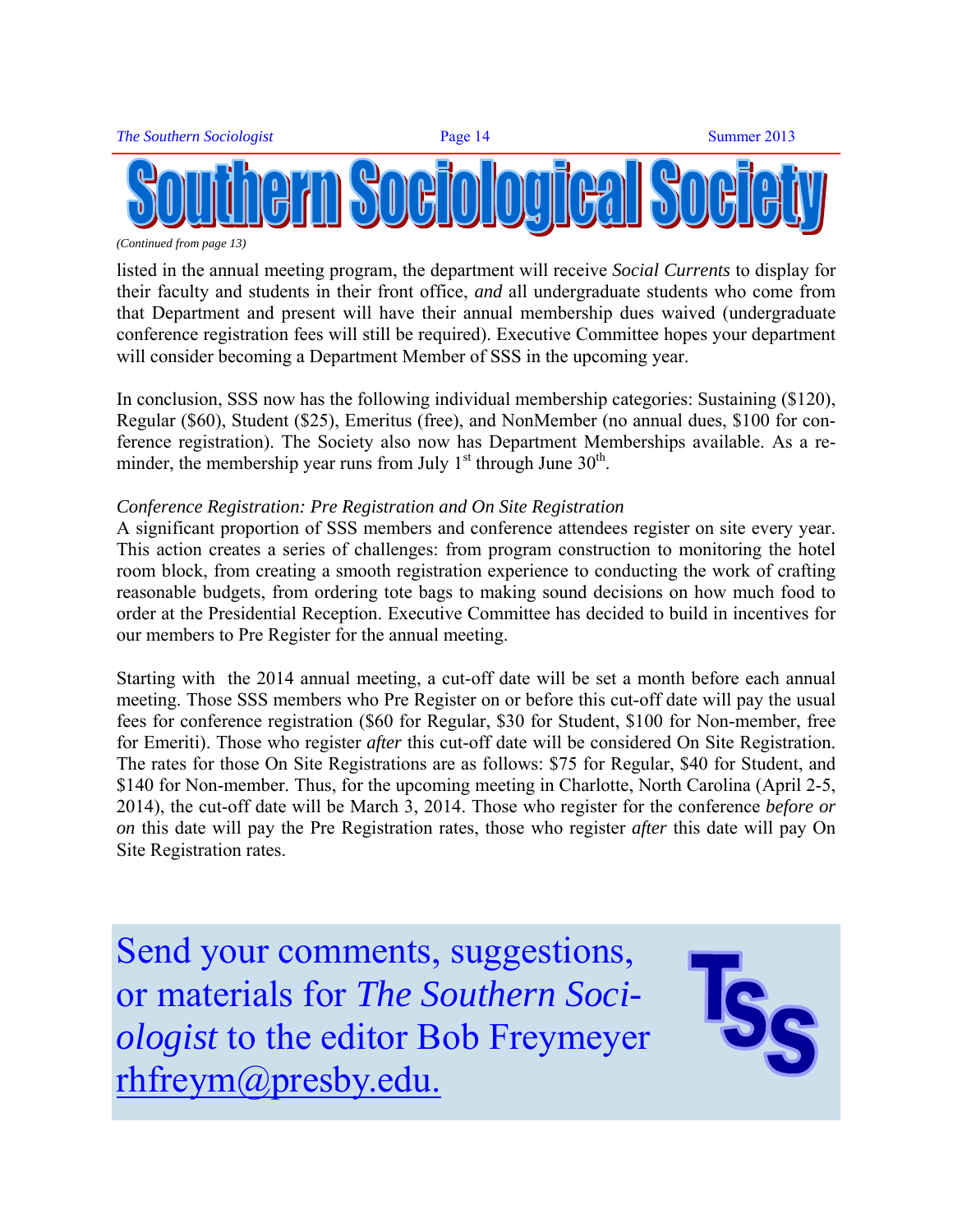<span id="page-14-0"></span>

#### **James N. Maples The University of Tennessee at Martin [jmaple11@utm.edu](mailto:jmaple11@utm.edu)**

**Committee on Sociology in Community and Small Colleges** Nicholas Guittar, Chair, University of South Carolina- Lancaster Jeannie Haubert, Winthrop University Sandra Weissinger, Southern University of New Orleans James N. Maples, The University of Tennessee at Martin Kimberly Lancaster, Coastal Carolina Community College Susan Ambler, Maryville College

#### **Work of the Committee**

The committee again hosted the Teaching Sociology Mini-Conference at the  $76<sup>th</sup>$  annual meeting of the Southern Sociological Society in Atlanta. The mini-conference was a great success and each session was well-attended. This year's mini-conference sessions included presentations on teaching stratification, utilizing technology in the classroom, and transformative learning. CSCSC would like to thank Sociologists for Women in Society-South for co-sponsoring the session on teaching stratification.

CSCSC also held its annual networking dinner at Max Lagers in Atlanta on Thursday, April 25. Our dinner provides an opportunity for members to reach out to faculty and graduate students who are working (or interested in working) at small and community colleges. It also provides members a chance to discuss pedagogical tools and tips for the classroom. For the fourth consecutive year, our dinner had approximately 20 attendees. We look forward to holding this event again in Charlotte at next year's conference.

The new membership year brings several changes to CSCSC. Nick Guittar (University of South Carolina-Lancaster) is the new committee chair. The committee would like to thank outgoing chair, Christine Wernet (University of South Carolina Aiken) and outgoing committee member Sandra Godwin (Georgia College and State University) for their dedication and service

*(Continued on page 16)*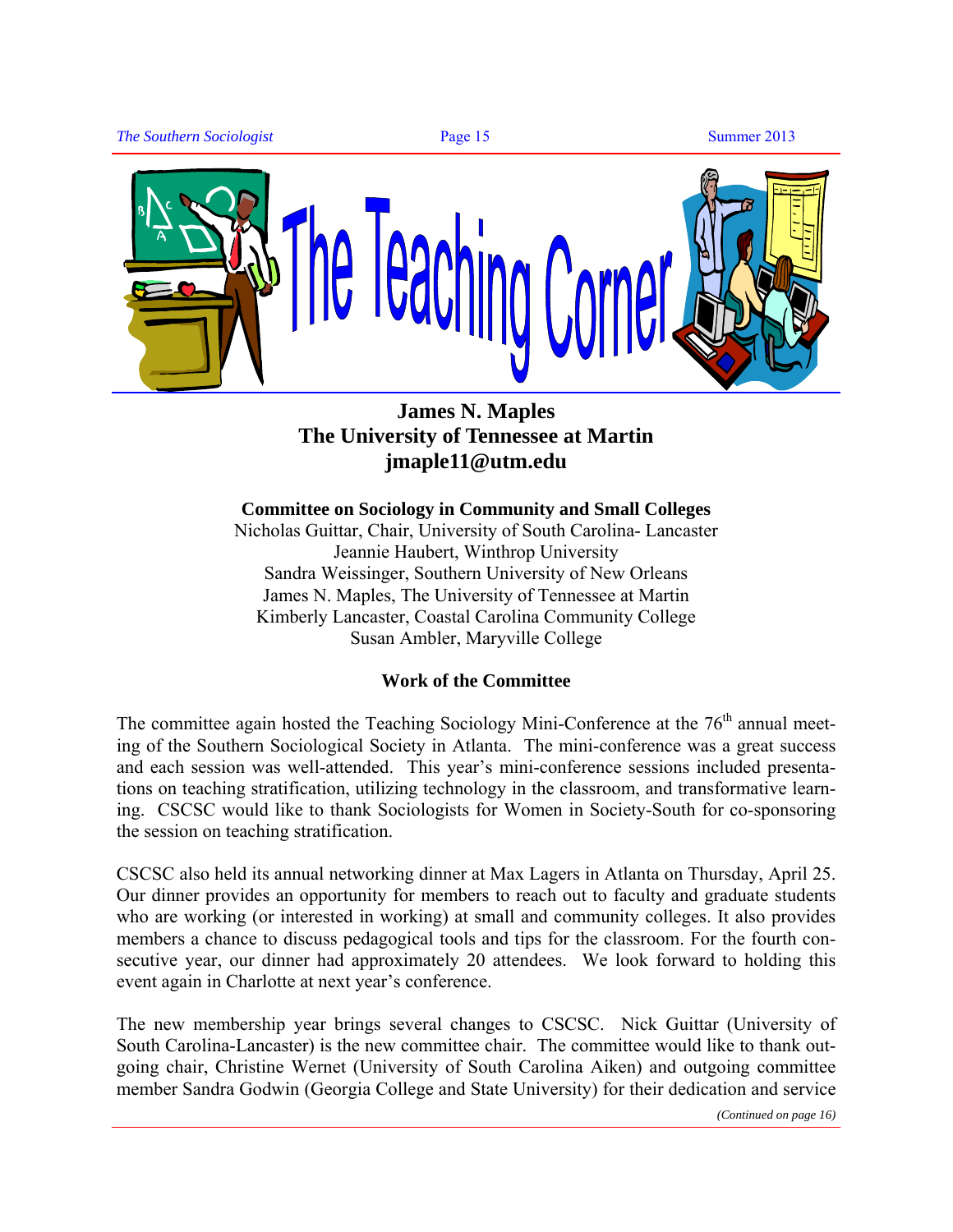**The Southern Sociologist Page 16** Summer 2013



#### *(Continued from page 15)*

to the Society. The committee also adds two new members: Susan Ambler (Maryville College) and Kimberly Lancaster (Coastal Carolina Community College). Additionally, James Maples (The University of Tennessee at Martin) will begin editing "The Teaching Corner."

This will be an exciting year for the committee as

we prepare for the Teaching Sociology Mini Conference in Charlotte. We will also be working with Alpha Kappa Delta (AKD) to plan special teaching-based sessions at the conference. Stay tuned to "The Teaching Corner" for updates as we prepare for Charlotte! If you have suggestions for CSCSC, please contact our chair, Nick Guittar, at [nguittar@mailbox.sc.edu.](mailto:nguittar@mailbox.sc.edu) 

#### **Teaching Essay Bringing Food into the Classroom Carmel E. Price (Furman University)**

As an environmental sociologist, I am increasingly doing research on food. I also believe in the teacher-scholar model and have accordingly made a pedagogical discovery (albeit a very obvious, mundane discovery): students relate to food! What follows in this "Teaching Corner" essay are some ideas for bringing food into your classroom. I'm not delineating how to replicate my sociology of food course; I'm specifically addressing ways to integrate food into introductory level sociology courses. For example, I talk about asparagus when giving my "What is Sociology: Everything is Sociology" lecture, I use obesity to talk about structure and agency, and I talk about tofu and portion sizes when teaching West and Zimmerman's 1987 "Doing Gender" article. I hope you find inspiration (and resources) abundant in the following food-based modules.

#### **Module 1: Obituaries, food, and identity**

I begin this particular lesson by asking students to take a few minutes to write out their own obituary, but with one important twist: I ask students to write their *food obituary*. I encourage students to describe their life through food with no specific rules or requirements in mind. Some students use food purely as metaphors and similes. For example, "the world was her oyster" or "he was sweet as honey but could sting like a habanero." Other students literally write about themselves through the foods they eat and their food-related activities. For example, "she was a creature of comfort; her favorite foods were macaroni and cheese, hotdogs, and ice-cream" or "he relished in the simple and rustic elegance of food such as homemade breads and jams, roasted fresh vegetables, and sweet summer fruit." I am always overwhelmingly impressed with the varied ways students talk about themselves using food. The point is to illustrate that food is an undeniably powerful marker of personal identity. We are what we eat, literally and figuratively. Food can also be easily associated with national and regional identities, as well as racial,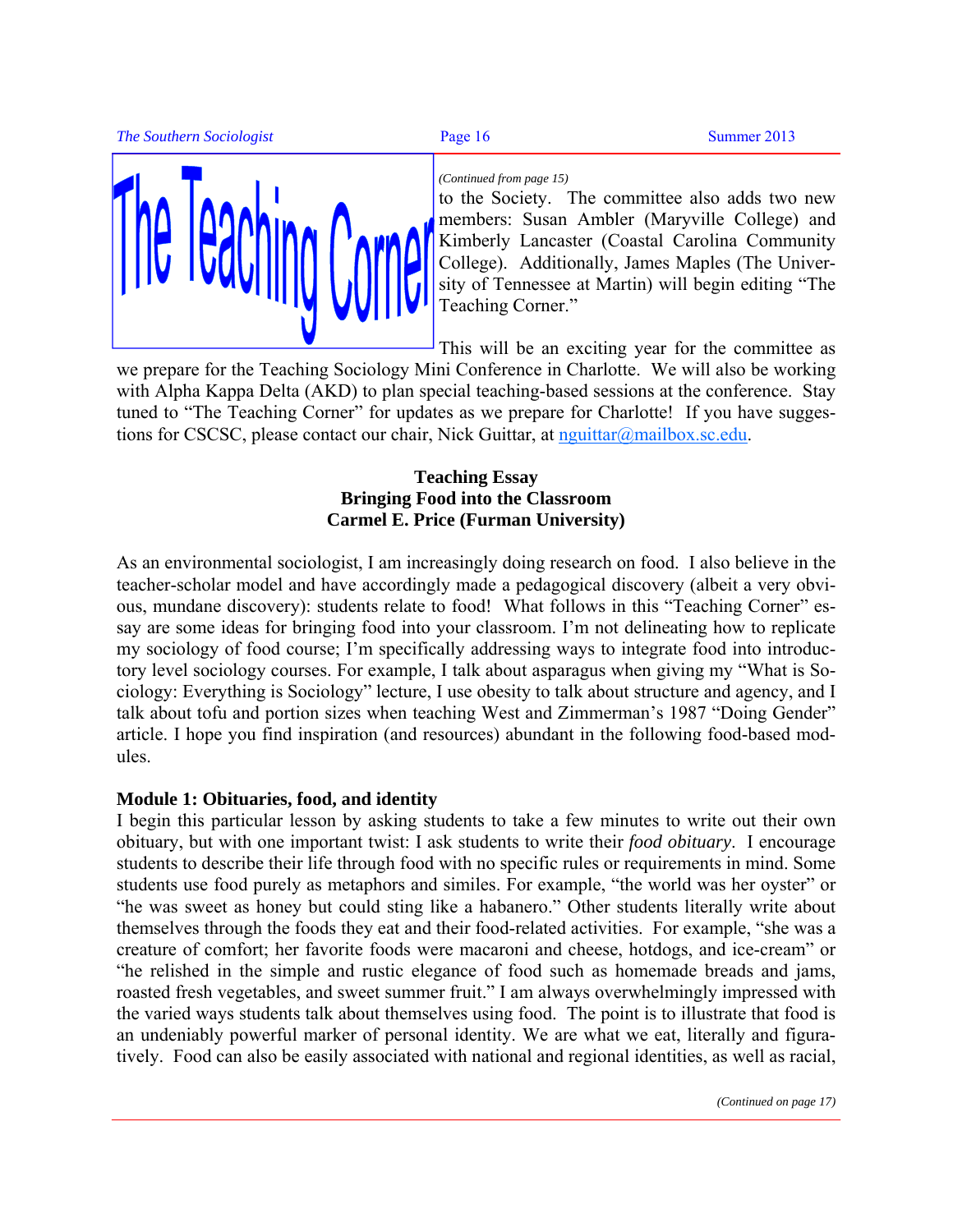

#### *(Continued from page 16)*

ethnic, class, gender, and religious identities (see *Food & Society: Principles and Paradoxes* by Guptill, Copelton, and Lucal, 2013).

I discuss how food, especially the identities associated with particular foods and food-related behaviors, can reinforce hierarchies and structural inequalities. This past semester, my students read the

original, unedited version of Yvonne Brill's *New York Times* Obituary (published March 30, 2013). Brill was a pioneering female rocket scientist in the 1940s. Her obituary talks about how she was not allowed to major in engineering because the field camps could not (or would not) accommodate females. The controversy surrounding her *New York Times* obituary, however, comes in the first sentences: "She made a mean beef stroganoff, followed her husband from job to job, and took eight years off from work to raise three children. 'The world's best mom,' her son Matthew said." Massive public outcry over the gendered reference to cooking beef stroganoff immediately followed the publication of Brill's obituary. This led the *New York Times* to publish a revised obituary seven hours after the first that read: "She was a brilliant rocket scientist who followed her husband from job to job…" (for the different versions of Brill's obituary [see: http://www.newsdiffs.org/article-history/www.nytimes.com/2013/03/31/science/space/](http://www.newsdiffs.org/article-history/www.nytimes.com/2013/03/31/science/space/yvonne-brill-rocket-scientist-dies-at-88.html) yvonne-brill-rocket-scientist-dies-at-88.html).

Using this obituary, I engage the students in a conversation about what it means to be identified by your job (a more traditional obituary topic) and how this might be different from being identified by the food you eat or your food-related activities (e.g., food preparation, cooking, or serving). I ask students to consider how these identity markers are shaped by gender, class, race, and other stratification systems. I find it very beneficial to connect the students' food obituaries to the food reference in Brill's obituary. Students discuss if they would be offended by a food reference in their obituary and to what degree their answer is a reflection of their social position in society (see "Moral Overtones of Food: Judgments of Others Based on What They Eat" by Stein and Nemeroff, *Personality and Social Psychology Bulletin,* 1995*).* 

I am also able to talk to students about a plethora of sociologists and sociological concepts (and assign readings accordingly) based on the idea of food as a symbol of identity. Some example theorists include George Herbert Mead and Erving Goffman, and related concepts include symbolic interactionism, social interaction, impression management, the presentation of self, and doing gender. I also use discussion questions to prompt class conversation: do you eat differently in your front stage than you do in your back stage? Do you order different foods if you are on a first date than if you're dinning out with your family or friends? (For research on these specific questions see "Eating Lightly and the Self-presentation of Femininity" by Mori, Chaiken, and Pliner, *Journal of Personality and Social Psychology*, 1987 and "Impact of Group

*(Continued on page 18)*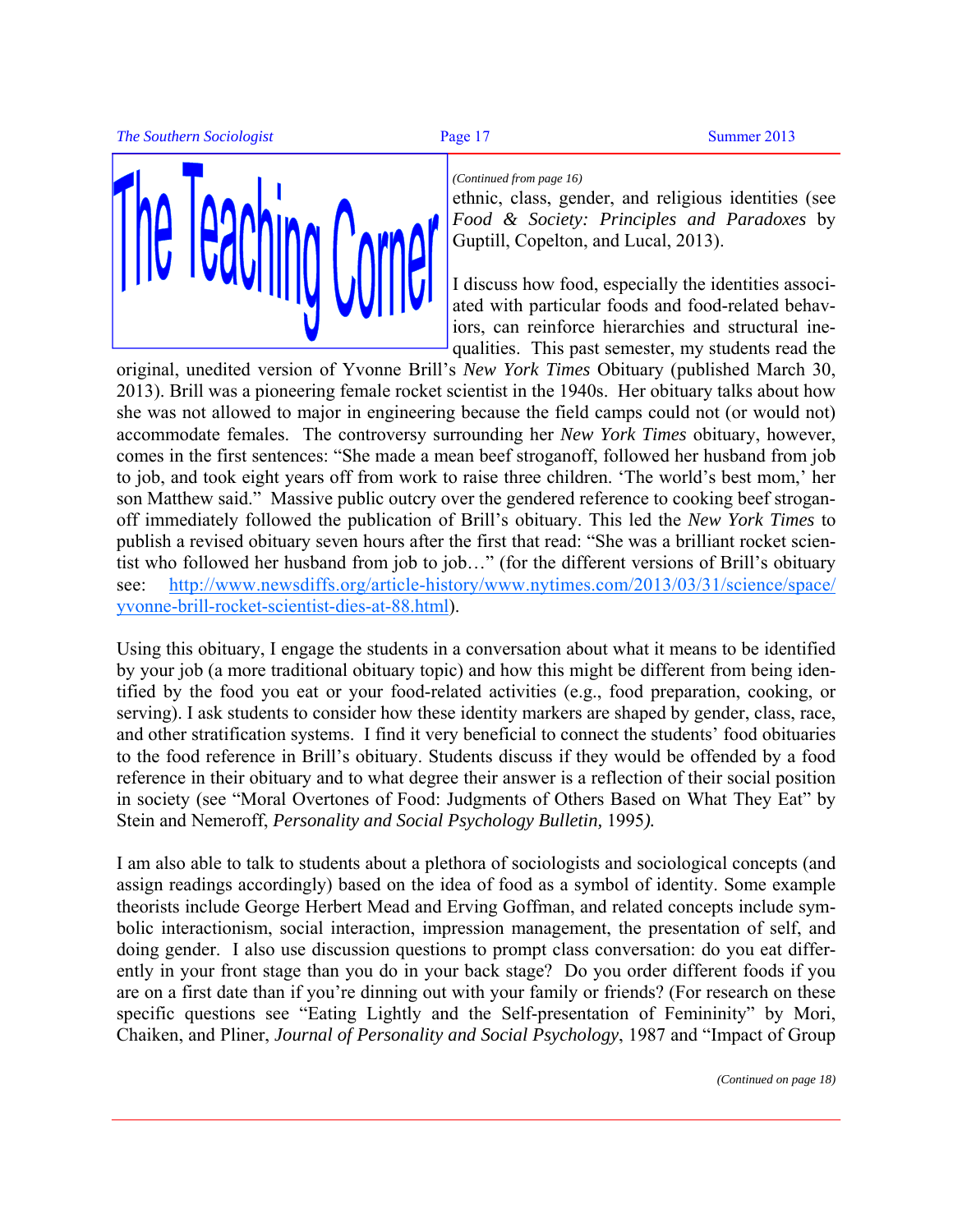**The Southern Sociologist Page 18** Summer 2013





#### *(Continued from page 17)*

Settings and Gender on Meals Purchased by College Students" by Allen-O'Donnell, Cottingham, Nowak, and Snyder, *Journal of Applied Social Psychology,* 2011.)

#### **Module 2: Food and gender**

There are many directions to take the topic of food and gender. Possibilities include gender differences

in eating, food labor, and dieting; gender differences in cooking professionally versus cooking domestically; the gendered nature of farming and gardening; and food movements as gendered movements (contact me for a lengthy reference list on gender and food). One of my favorite topics is the intersection of food, gender, and media. My inspiration for this topic is heavily rooted in Adams' book *The Sexual Politics of Meat: A Feminist-Vegetarian Critical Theory* (1990).

I begin my lecture by showing students a slide-show of images that Adams has collected, which visually represent the sexual politics of meat (the images are located at [http://](http://www.caroljadams.com) [www.caroljadams.com\). Th](http://www.caroljadams.com)e images are very profound and typically prompt a lively discussion among the students. For example, an advertisement for chicken wings has a caption that reads "Nibble on these!" placed over an image that strongly suggests the caption is referring to a woman's breasts. Next, I show my students a Hummer commercial via YouTube that depicts a man buying tofu and vegetables and then purchasing a new vehicle, a Hummer, to restore balance back to his masculinity. (The video can be found at [http://youtu.be/lL4ZkYPLN38; se](http://youtu.be/lL4ZkYPLN38)e also "Beasts, Burgers, and Hummers: Meat and the Crisis of Masculinity in Contemporary Television Advertisements" by Rogers, *Environmental Communication*, 2008). I then have my students scrounge the internet and magazines for gendered advertisements of food. I ask students to bring what they find to class. Soon, we have a very large sample of videos and print advertisements to view and discuss. For example, one of my students found an advertisement for Reddi-wip depicting a peach wearing makeup and fishnet stockings poll dancing on a spoon. My student cleverly noted that the sexual politics of meat as discussed by Adams has been extended to include other food items (this research eventually led to her senior thesis topic and the 2013 SSS Odum Undergraduate Paper Award). In addition, every semester students *discover* the gendered and sexual nature of both Super Bowl commercials and Hardee's commercials.

This content analysis of print and digital media allows for several discussion, such as an introduction to the sociological study of media and culture, and more specifically sexualized media and the implications for girls, women, and gender-based violence (although a discussion of gender-based violence should be much more complex than sexualized media, but it is a good place to start). Another direction is discussing the health implications of people and the environment. The food guide pyramid (now the food plate—see *Food Politics: How the Food Industry Influences Nutrition and Health* by Marion Nestle, 2007) is not gendered, yet the foods we eat and *(Continued on page 19)*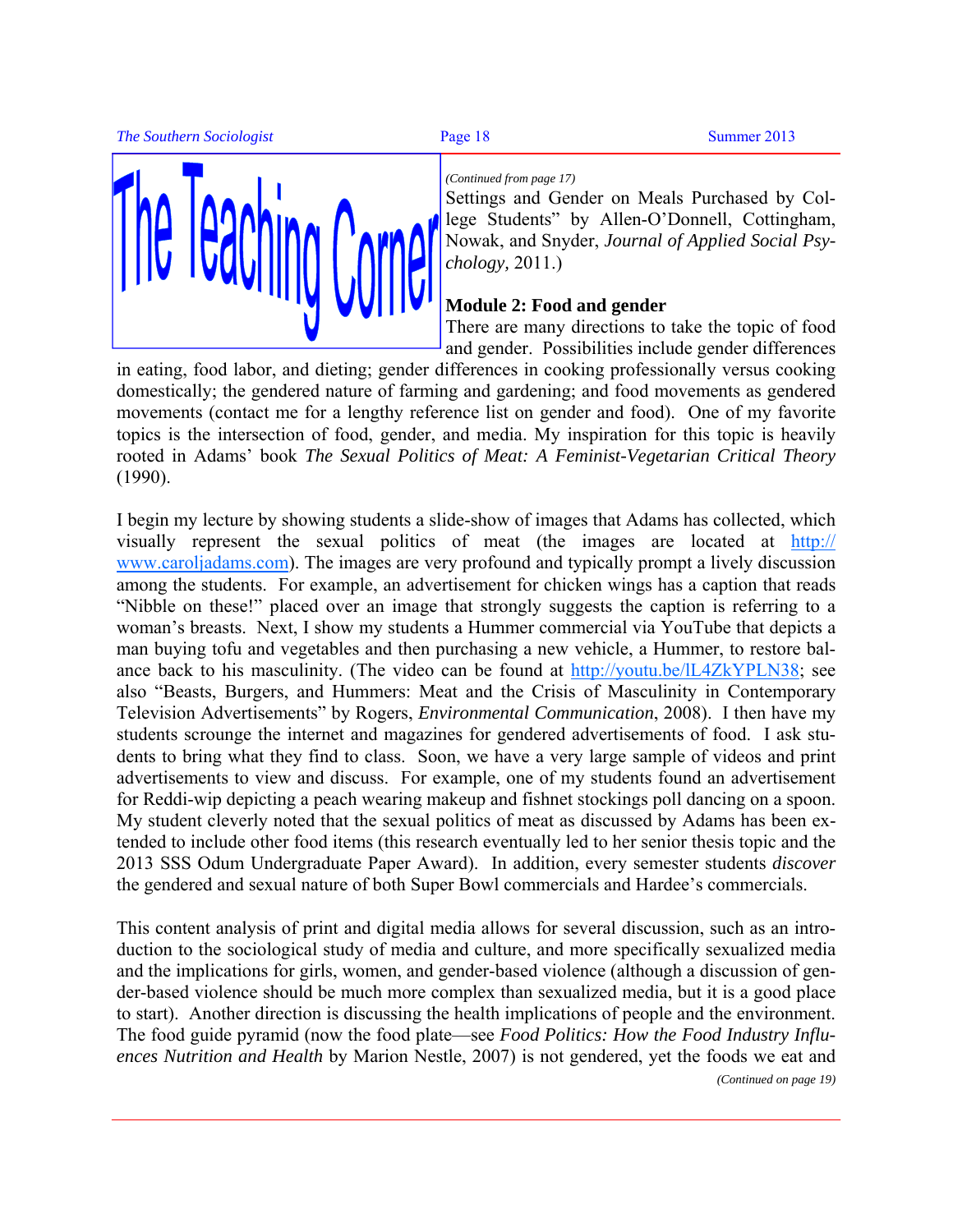





#### *(Continued from page 18)*

food related behaviors are gendered. Rogers (2005) notes that "scholars interested in environmental movements must pay attention to the role of masculinity in resisting moves toward sustainability." A sophisticated discussion of the implications for a feminist vegetarian culture that exists alongside a masculine meat culture makes for fun times in the classroom!

I hope that this small tasting of food related teaching ideas has increased your appetite for bringing food into the classroom. For more information, feedback, or discussion please do contact me at [carmel.price2967@furman.edu or](mailto:carmel.price2967@furman.edu) 864.294.3697. Bon Appétit!

#### **Faculty Spotlight**

**Carmel E. Price** is an ACS Postdoctoral Fellow of Sustainability at Furman University. Her area of expertise is gender and environment. She has a particular interest in creating meaningful learning experiences for her students. Her focus on pedagogy is rooted in her undergraduate training at the University of North Carolina at Chapel Hill School of Education. She is the recipient of several distinguished teaching awards and is currently working on the submission of three journal articles focused on undergraduate teaching and assessment. She holds a Ph.D. in (environmental) sociology from the University of Tennessee at Knoxville and a MSW from Tulane University in New Orleans, Louisiana.

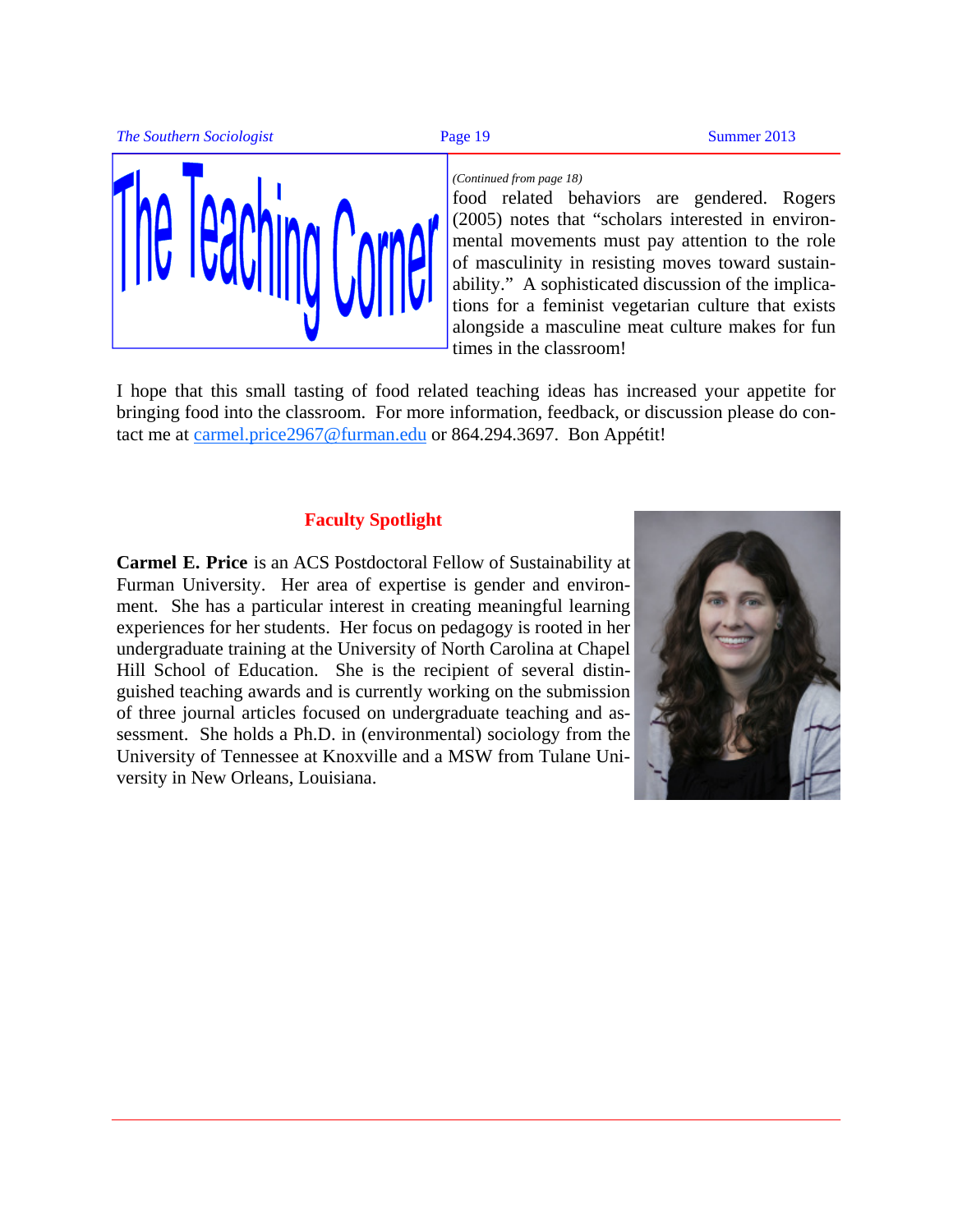



## 2013 Carolina Undergraduate Social Science Symposium

The 2013 Carolina Undergraduate Social Science Symposium was hosted by Newberry College on April 12-13. Approximately 75 students and faculty from colleges and universities throughout the region participated in this annual event.



Rebecca Settle (left), Presbyterian College, won the Dr. Joel Thayer Paper Award for the best paper in the student paper competition for "Does Money Truly Buy Happiness? A Study of 157 Countries' Level of Happiness and Contributing Factors." The first place poster award went to Chelsea Taylor (right), Newberry College, for her poster on "Individual Differences in Working Memory Capacity Leading to Differences in Task." Kendia Mitchell received the second place poster award for her work on "Beauty or Brains."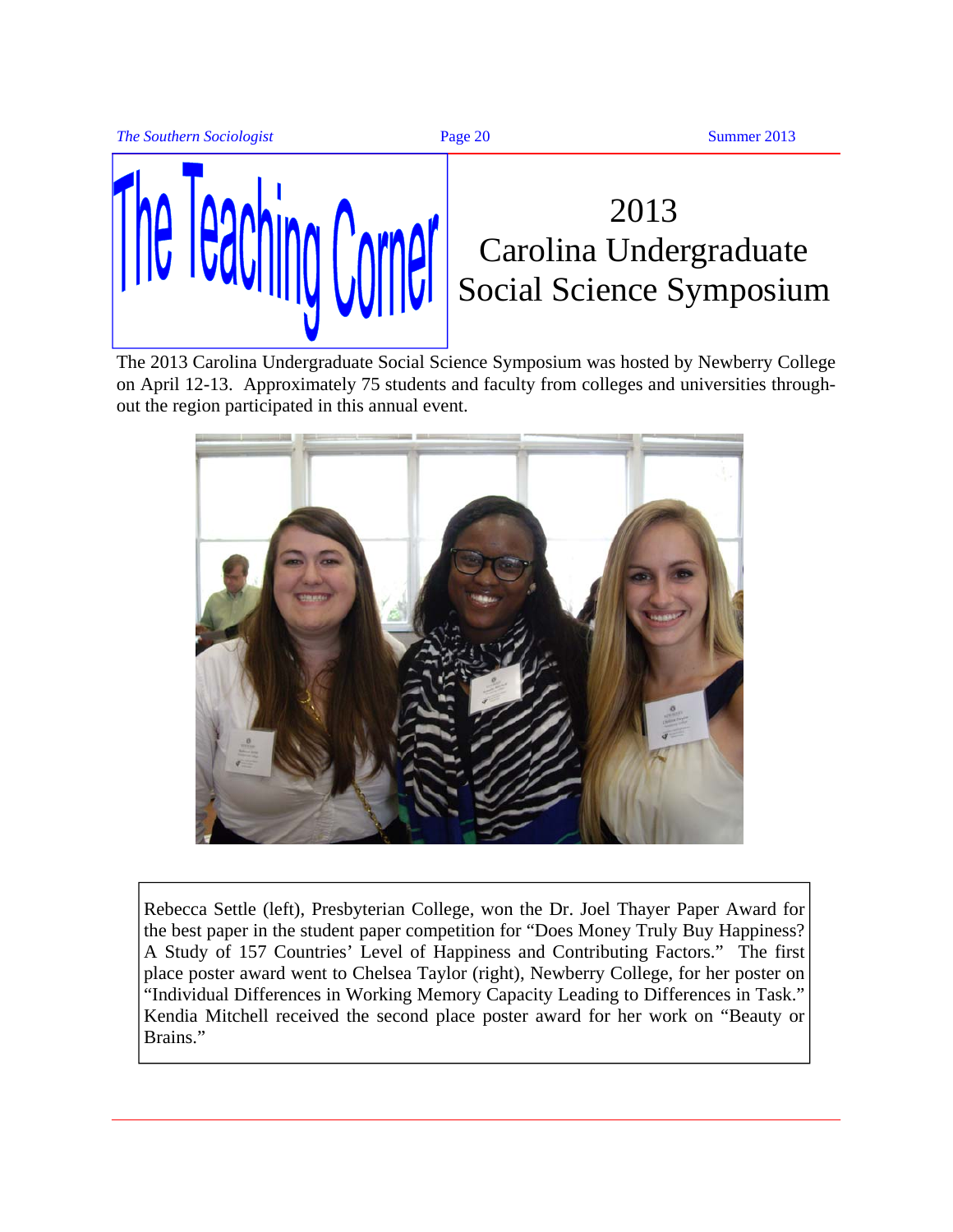<span id="page-20-0"></span>

## **CALL FOR PAPERS**  Utopia in the Arts, Humanities, and Social Sciences

February 28—March 2, 2014 Dahlonega, Georgia



**UNIVERSITY** of<br>NORTH GEORGIA"

From early ideas of a perfect human condition to a more modern conception of technological or social nirvana, visions of utopia have permeated our histories. Their genesis is often in response to social and political struggle or is a reaction to imperfect reality. They are commentaries on the aspirations of our predecessors and present dreamers for the potential that lives within us all. This interdisciplinary conference seeks to examine how human experience and culture has impacted our idea of utopia in the present, in times and places past, and in the future.

What do these visions of utopia tell us about ourselves? How have they been conceived during centuries past, and how have they changed? How has our conception of utopia propelled us and shaped our intellectual activity and creative output? How does it impact what we do today, and what we envision for the future?

The idea of utopia raises interesting interpretive questions about all of the arts and humanities. These questions are investigations into the nature of humankind. They reflect our curiosity about ourselves, and about our place in the whole human enterprise.

We welcome contributors from all disciplines and on a wide range of topics. Possible themes might include:

- Utopia and creativity Social utopia
- 
- Utopia and dystopia **•** The price of utopia
- 
- Anthropocentrism and utopia Utopia in ecology
- Utopia in the creative arts
- 
- Utopia and revolution Creating the Garden of Eden
	-
- Utopia and human rights Utopia in human psychology
	-

A selection of contributions to the conference will be published in a peer-reviewed, edited volume by University of North Georgia Press. Faculty, graduate students, and independent scholars are welcome. Please submit an abstract of 200 – 300 words and a brief biography to [rjohnston@northgeorgia.edu by](mailto:rjohnston@northgeorgia.edu) August 1, 2013.

> Rebecca R. Johnston, Department of Music University of North Georgia 82 College Circle Dahlonega, Georgia 30597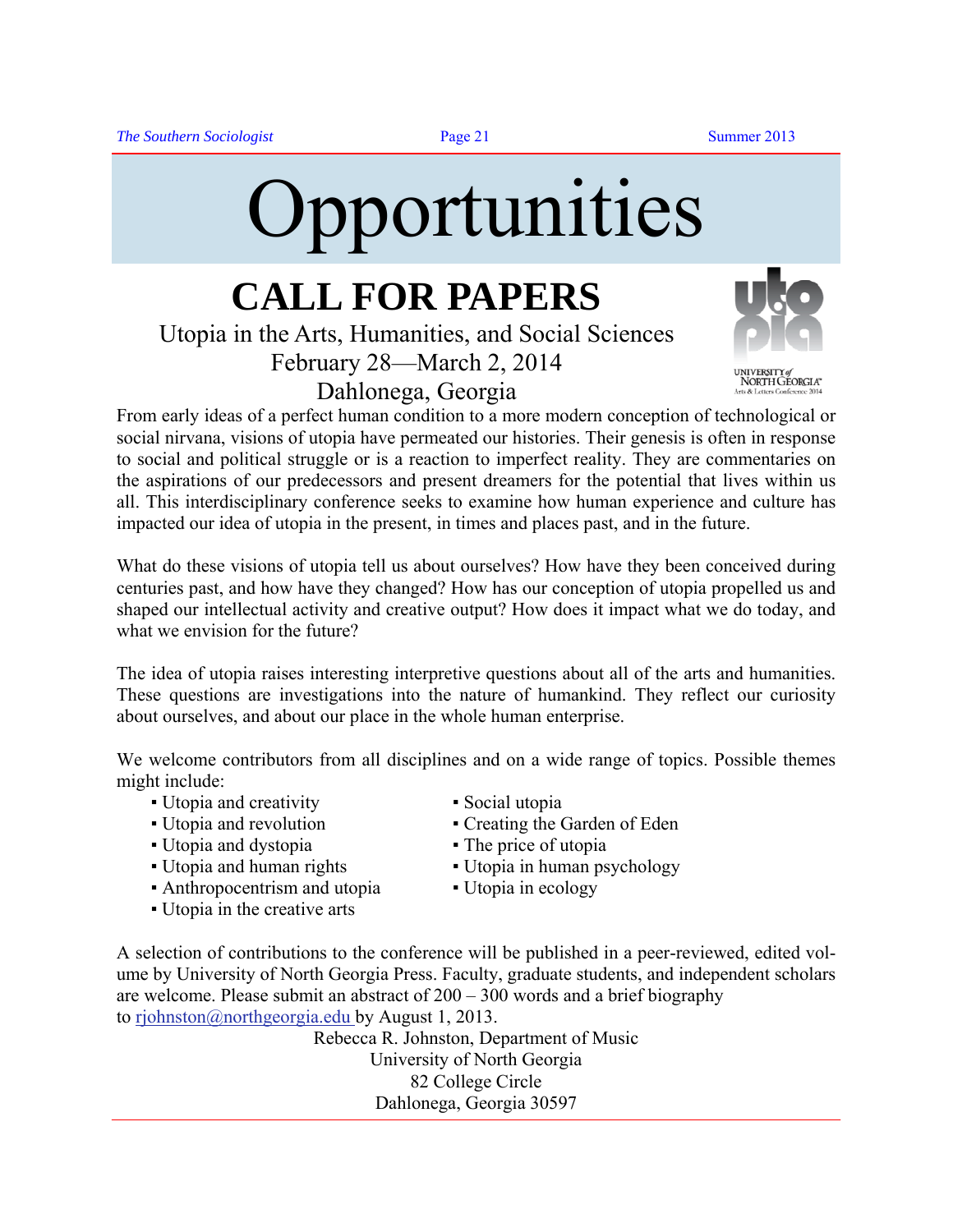# ip<br>Or  $\mathbf{t}$ u n  $\frac{1}{t}$

## **Southern Demographic Association Call for Papers**

The 2013 Annual Meeting of the Southern Demographic Association (SDA) will be held October 23-25, 2013, at the Renaissance Montgomery Hotel & Spa at the Convention Center in Montgomery, Alabama. Potential contributors are encouraged to send abstracts for individual research papers and posters, as well as proposals for complete paper and poster sessions, thematic sessions, panel discussions, and software demonstrations. Presentations of research in both applied and academic demography, sociology, economics, political science, public health, epidemiology, geography and psychology are welcome.

The SDA also awards the Everett S. Lee Outstanding Graduate Student Paper Award ([http://sdademography.org/sda\\_lee\\_award.php\) a](http://sdademography.org/sda_lee_award.php)nd an outstanding undergraduate paper award ([http://sdademography.org/sda\\_undergrad\\_award.php\). In](http://sdademography.org/sda_undergrad_award.php) addition, the Walt Terrie Award is given to recognize the best paper presented at the SDA Meeting on an applied topic, especially one relating to state and local demography [\(http://](http://sda-demography.org/sda_terrie_award.php) [sda-demography.org/sda\\_terrie\\_award.php\).](http://sda-demography.org/sda_terrie_award.php) 

All submissions must be made by **July 1, 2013,** through the SDA website [\(http://](http://sdademography.org/SDA2013.php)  $sdademography.org/SDA2013.php$ . Please contact Ronald Cossman: [Ronald.Cossman@ssrc.msstate.edu, pr](mailto:Ronald.Cossman@ssrc.msstate.edu)ogram chair, with any questions regarding a potential submission.

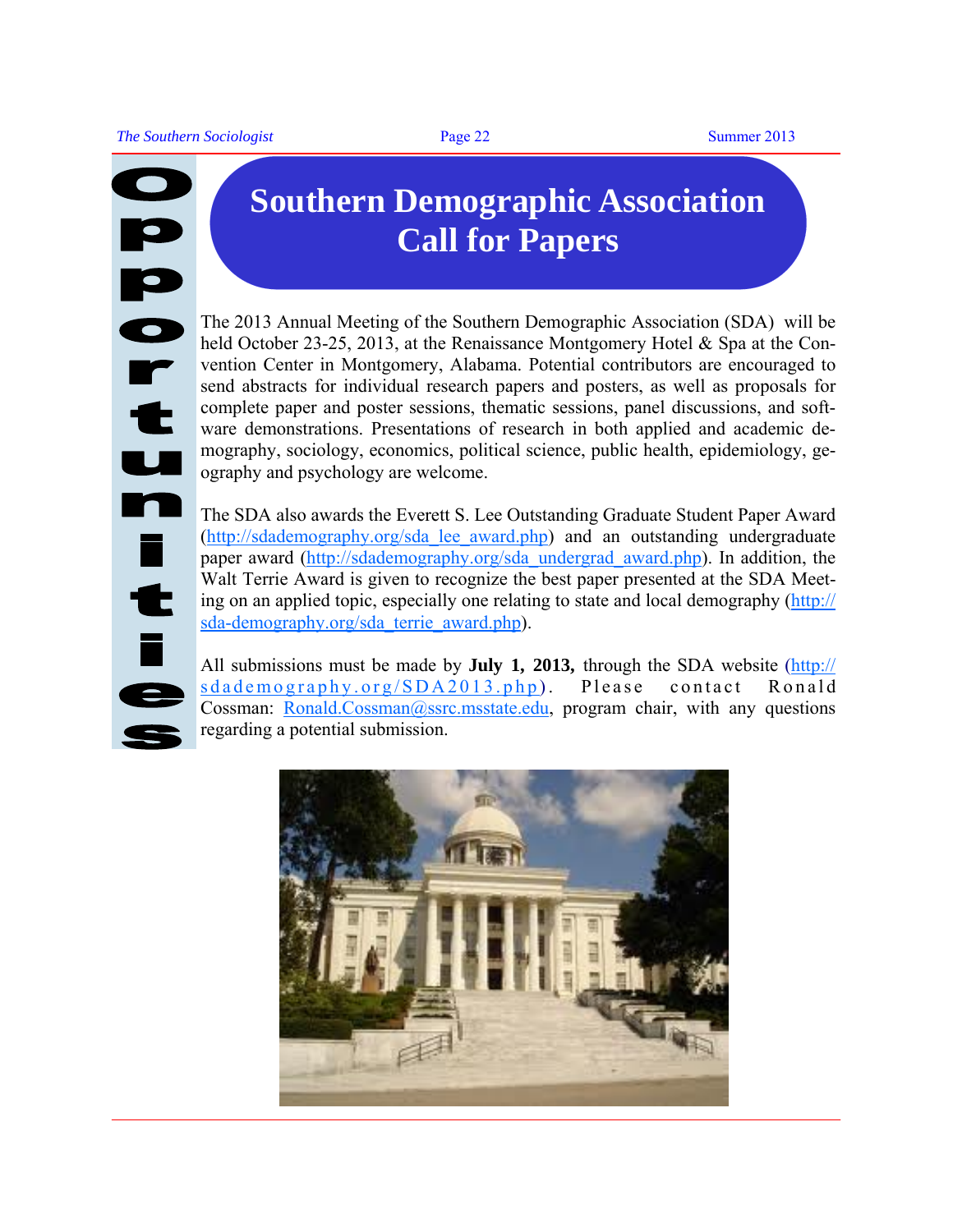#### <span id="page-22-0"></span>**Southern Sociological Society Committees 2013-2014**

#### **Executive Committee (elected and appointed)**

| President:                                                               | Leslie Hossfeld, University of North Carolina-Wilmington                   |  |
|--------------------------------------------------------------------------|----------------------------------------------------------------------------|--|
|                                                                          | (hossfeldl@uncw.edu)                                                       |  |
| Vice President:                                                          | Stephanie Moller, University of North Carolina-Charlotte                   |  |
|                                                                          | (smoller@unc.edu)                                                          |  |
| President-elect:                                                         | David Maume, University of Cincinnati                                      |  |
|                                                                          | (david.maume@uc.edu)                                                       |  |
| Vice President-elect:                                                    | John Reynolds, Florida State University                                    |  |
|                                                                          | (john.reynolds@fsu.edu)                                                    |  |
| <b>Executive Officer:</b>                                                | David L. Brunsma, Virginia Tech                                            |  |
|                                                                          | (brunsmad@vt.edu)                                                          |  |
|                                                                          | Recording Secretary: Stephanie A. Bohon, University of Tennessee-Knoxville |  |
|                                                                          | $(sbohon@utk.edu)$                                                         |  |
| Past President:                                                          | Donald Tomaskovic-Devey, University of Massachusetts-Amherst               |  |
|                                                                          | $(tomaskovic-devey@soc. umass.edu)$                                        |  |
| Past-Past President:                                                     | Beth A. Rubin, University of North Carolina-Charlotte                      |  |
|                                                                          | (barubin@unc.edu)                                                          |  |
| Past-Past-Past President: Vincent J. Roscigno, The Ohio State University |                                                                            |  |
|                                                                          | $(\text{roscigno.1} @ \text{osu.edu})$                                     |  |

#### **Executive Committee Members**

| 2013-2016: | James N. Maples, University of Tennessee-Martin           |
|------------|-----------------------------------------------------------|
|            | (jmaple11@utm.edu)                                        |
|            | Elizabeth Stearns, University of North Carolina-Charlotte |
|            | (mestearn@unc.edu)                                        |
| 2012-2015: | Toni Calasanti, Virginia Tech                             |
|            | (toni@vt.edu)                                             |
|            | Shannon Davis, George Mason University                    |
|            | $(sdaviso(\partial gmu.edu))$                             |
| 2011-2014: | Shelia R. Cotten, University of Alabama-Birmingham        |
|            | $(cotten(a)$ uab.edu)                                     |
|            | Linda Renzulli, University of Georgia                     |
|            | $(\text{renzulli@uga.edu})$                               |
|            |                                                           |

*(Continued on page 24)*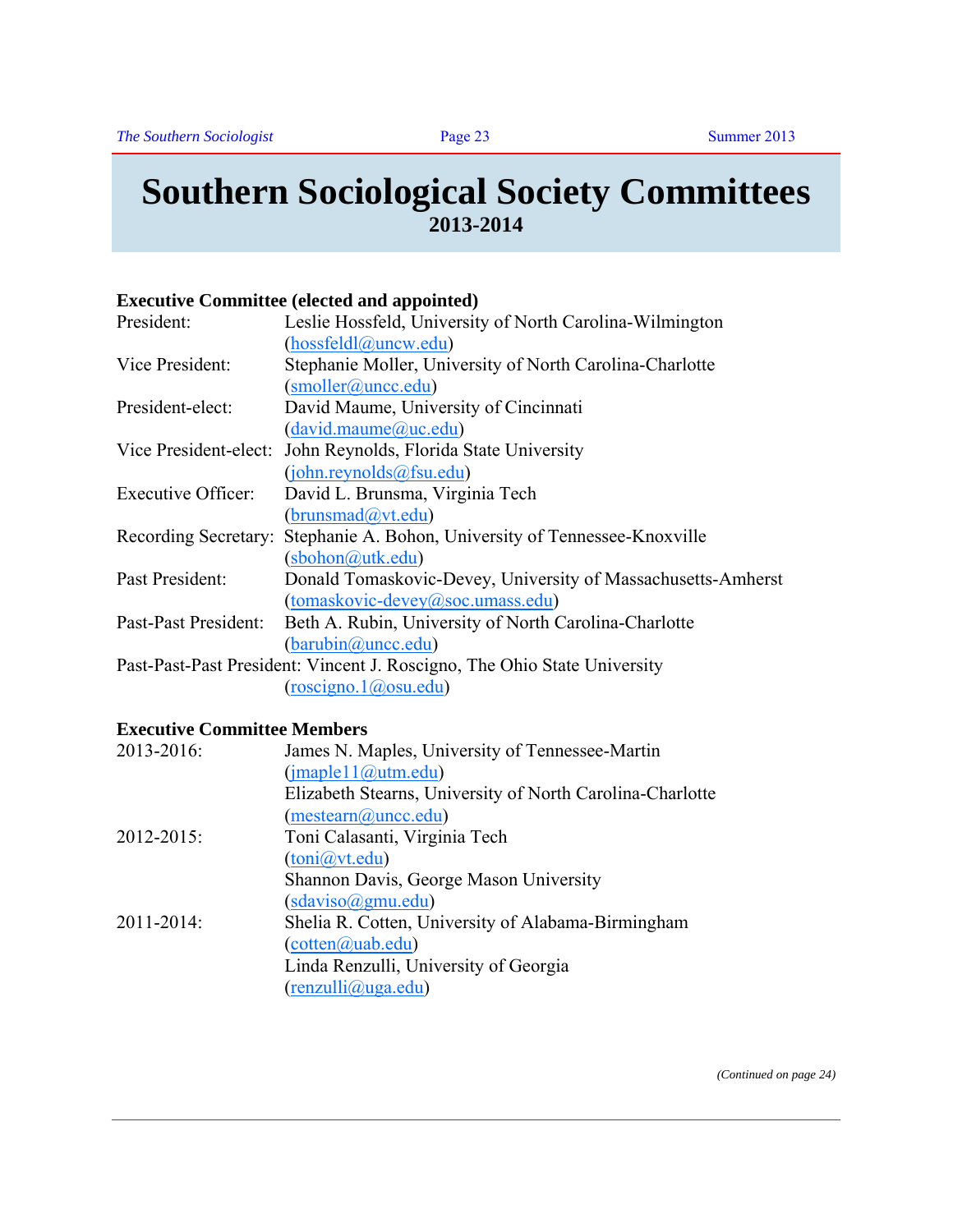*(Continued from page 23)* 

#### **Publications Committee (elected—three years)**

Chair: Patricia Drentea, University of Alabama, 2015 [\(pdrentea@uab.edu\)](mailto:pdrentea@uab.edu)  Koji Ueno, Florida State University, 2016 ([kueno@fsu.edu\)](mailto:kueno@fsu.edu)  William Danaher, College of Charleston, 2016 [\(danaherw@cofc.edu\)](mailto:danaherw@cofc.edu)  Steve McDonald, North Carolina State University, 2014 ([steve\\_mcdonald@ncsu.edu\)](mailto:steve_mcdonald@ncsu.edu)  Beth A. Rubin, Past-Past President, University of North Carolina-Charlotte, 2014 ([barubin@uncc.edu\)](mailto:barubin@uncc.edu)  Ex-officio: Robert Freymeyer, Editor, *The Southern Sociologist*, Presbyterian College ([rhfreym@presby.edu\)](mailto:rhfreym@presby.edu)  David L. Brunsma, SSS Executive Officer, Virginia Tech (brunsmad@vt.edu)

J. Slade Lellock, Webmaster, Virginia Tech [\(jsl@vt.edu\)](mailto:jsl@vt.edu) 

#### **Program Committee (appointed—one year)**

Chair: Daniel Buffington, University of North Carolina-Wilmington [\(buffington@uncw.edu\)](mailto:buffington@uncw.edu)  Graduate Assistant: Kristen Godwin, University of North Carolina-Wilmington ([kac3842@uncw.edu\)](mailto:kac3842@uncw.edu)  Katie Acosta, Tulane University [\(kacosta1@tulane.edu\)](mailto:kacosta1@tulane.edu)  William Cockerham, University Alabama-Birmingham [\(wcocker@uab.edu\)](mailto:wcocker@uab.edu)  Shannon Davis, George Mason University [\(sdaviso@gmu.edu\)](mailto:sdaviso@gmu.edu)  Nicholas Dempsey, Eckard College [\(ndempsey@gmail.com\)](mailto:ndempsey@gmail.com)  Kristen DeVall, University of North Carolina-Wilmington (Devallk@uncw.edu) Naadiya Hasan, Guilford College [\(hasann@guilford.edu\)](mailto:hasann@guilford.edu)  Mike Hughes, Virginia Tech University (mdh@vt.edu) Yunus Kaya, University of North Carolina-Wilmington [\(kayak@uncw.edu\)](mailto:kayak@uncw.edu)  Kyle Longest, Furman University [\(kyle.longest@furman.edu\)](mailto:kyle.longest@furman.edu)  Stephanie McClure, Georgia College and State University [\(Stephanie.mcclure@gcsu.edu\)](mailto:Stephanie.mcclure@gcsu.edu)  Jennifer McMahon-Howard, Kennesaw State University [\(mjcmaho7@kennesaw.edu\)](mailto:mjcmaho7@kennesaw.edu)  Debarashmi Mitra, Delta State University [\(dmitra@deltastate.edu\)](mailto:dmitra@deltastate.edu)  Michelle Petrie, University of South Carolina Aiken (michellep@usca.edu) Thomas Ratliff, Tennessee Tech University [Thomas.n.ratliff@gmail.ecom](mailto:Thomas.n.ratliff@gmail.ecom) Jeremy Reynolds, University of Georgia (jeremyr@uga.edu) Zandria Robinson, University of Memphis [\(zandria.robinson@memphis.edu\)](mailto:zandria.robinson@memphis.edu)  Vaughn Schmutz, University North Carolina-Charlotte [\(vschmutz@uncc.edu\)](mailto:vschmutz@uncc.edu)  Will Tyson, University South Florida [\(wtyson@usf.edu\)](mailto:wtyson@usf.edu)  Casey Welch, Flagler College [\(cwelch@flagler.edu\)](mailto:cwelch@flagler.edu)  Idee Winfield, College of Charleston [\(winfieldi@cofc.edu\)](mailto:winfieldi@cofc.edu)  Adia Harvey Wingfield, Georgia State University [\(aharvey@gsu.edu\)](mailto:aharvey@gsu.edu)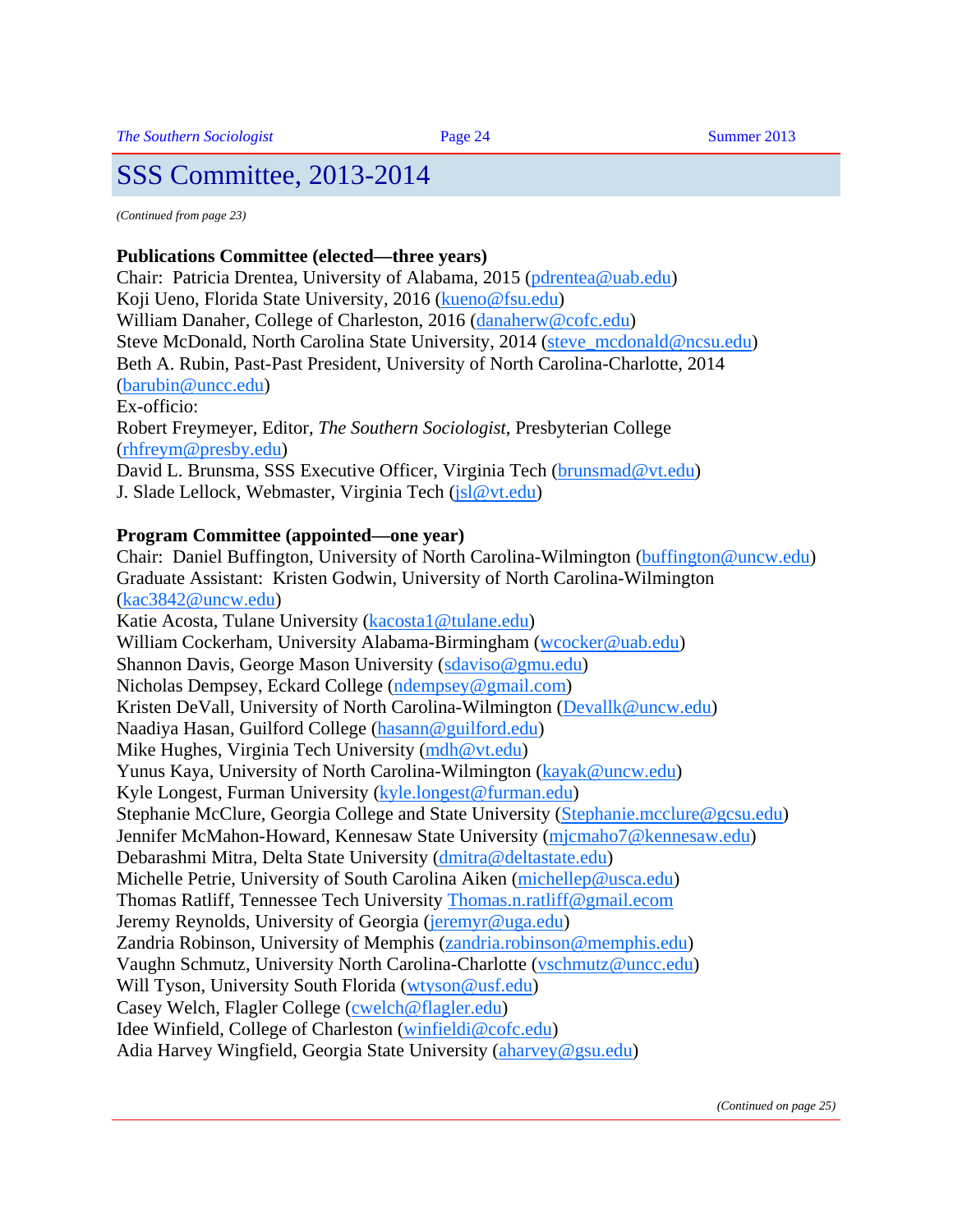#### *(Continued from page 24)*

#### **Local Arrangements (appointed—one year)**

Chair: Lisa Walker, University of North Carolina-Charlotte (lisa.walker@uncc.edu) Vaughn Schmutz, University of North Carolina-Charlotte ([vschmutz@uncc.edu\)](mailto:vschmutz@uncc.edu)  Scott Fitzgerald, University of North Carolina-Charlotte (sfitzger@uncc.edu) Julie McLaughlin Schmidt, Queens University of Charlotte [\(mclaughlinj@queens.edu\)](mailto:mclaughlinj@queens.edu) 

#### **Finance Committee (appointed—six years)**

Chair: David L. Brunsma, Executive Officer, Virginia Tech (brunsmad@vt.edu) Leslie Hossfeld, President, University of North Carolina-Wilmington (hossfeld1@uncw.edu) David Maume, President-elect, University of Cincinnati ( $david_m$ maume $@uc.edu)$ ) Charlie Brody, University of North Carolina-Charlotte, 2018 ([cbrody@uncc.edu\)](mailto:cbrody@uncc.edu)  Jeremy Reynolds, University of Georgia, 2016 (*jreynolds@uga.edu*) Lesley Williams-Reid, Georgia State University, 2014 (lesleyreid@gsu.edu)

#### **Nominations Committee (appointed—three years)**

Chair: Stephanie Moller, Vice President, University of North Carolina-Charlotte ([smoller@uncc.edu\)](mailto:smoller@uncc.edu) 

Kecia Johnson, SUNY-Albany, 2016 [\(kjohnson@albany.edu\)](mailto:kjohnson@albany.edu)  William Tyson, University of South Florida, 2016 (wtyson@usf.edu) Angela Wadsworth, University of North Carolina-Wilmington, 2016 ([wadswortha@uncw.edu\)](mailto:wadswortha@uncw.edu)  Amy Chasteen Miller, University of Southern Mississippi, 2015 (amy.chasteen@usm.edu) Patricia Warren, Florida State University, 2015 (pwarren836@comcast.net) James Witte, George Mason University, 2015 (*jwitte@gmu.edu*) Beth Davidson, Appalachian State University, 2014 (davisonb@appstate.edu) Yang Cao, University of North Carolina-Charlotte, 2014 (yangcao@uncc.edu) Don Reitzes, Georgia State University, 2014 (socdcr@langate.gsu.edu)

#### **Election Committee (appointed—five years)**

Chair, Stephanie A. Bohon, Recording Secretary, University of Tennessee-Knoxville ([sbohon@utk.edu\)](mailto:sbohon@utk.edu)  David L. Brunsma, Executive Officer, Virginia Tech (brunsmad@vt.edu)

J. Slade Lellock, Webmaster, Virginia Tech ( $\frac{1}{s}$ l $\frac{a}{v}$ t.edu)

#### **Committee on Honors (appointed—three years)**

Chair: James D. Wright, University of Central Florida, 2014 (james.wright@ucf.edu) Stephen McNamee, University of North Carolina-Wilmington, 2016 (mcnamee@uncw.edu) Hugh Floyd, Samford University, 2016 (hhfloyd@samford.edu) Kenneth Andrews, University of North Carolina-Chapel Hill, 2015 (kta@unc.edu) Hernan Ramirez, Florida State University, 2015 (hramirez@fsu.edu) Roslyn Mickelson, University of North Carolina-Charlotte, 2014 (rmicklsn@uncc.edu) Dennis R. McSeveney, University of New Orleans, 2014 (dmcseven@uno.edu)

*(Continued on page 26)*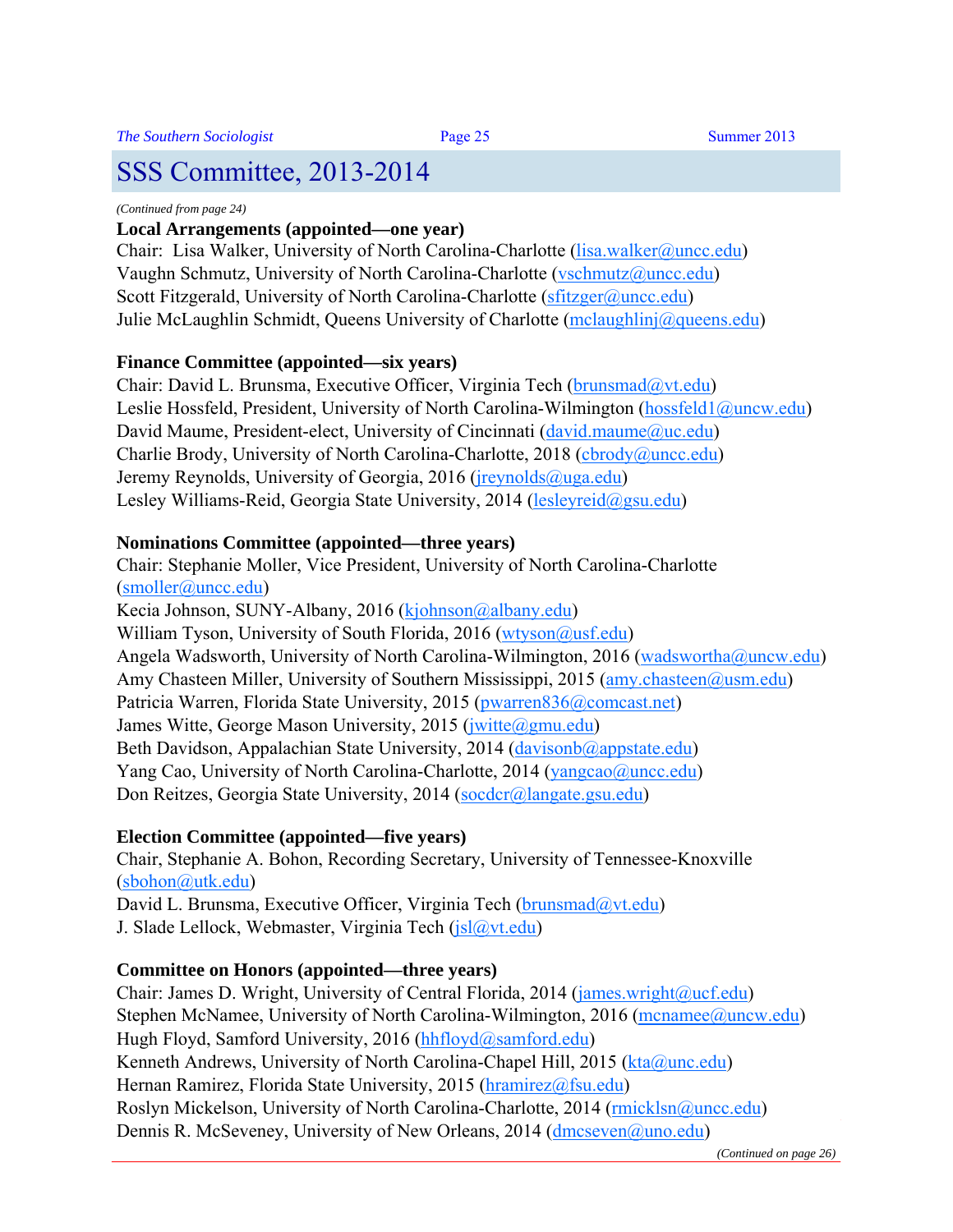#### *(Continued from page 25)*

#### **Site Selection Committee (elected and appointed—four years)**

Chair: Beth Rubin, University of North Carolina-Charlotte (barubin@uncc.edu) Site Selection Officers:

Dennis McSeveney, University of New Orleans (dmcseven@uno.edu) Charles Tolbert, Baylor University [\(charlie\\_tolbert@baylor.edu\)](mailto:charlie_tolbert@baylor.edu)  David Maume, University of Cincinnati ([david.maume@uc.edu\)](mailto:david.maume@uc.edu)  Leslie Hossfeld, University of North Carolina-Wilmington (hossfeldl@uncw.edu) [Donald Tomaskovic-Devey, University of Massachusetts-Amherst \(tomaskovic](mailto:tomaskovic-devey@soc.umass.edu)devey@[soc.umass.edu\)](mailto:tomaskovic-devey@soc.umass.edu)  Vincent J. Roscigno, The Ohio State University (roscigno.1@osu.edu)

#### **Committee on Racial and Ethnic Minorities (appointed—three years)**

Chair: Cameron Lippard, Appalachian State University, 2014 [\(clippard@appstate.edu\)](mailto:clippard@appstate.edu)  Hephzibah Strmic-Pawl, College of Charleston, 2016 [\(strmicpawlhv@cofc.edu\)](mailto:strmicpawlhv@cofc.edu)  Sancha Medwinter, Duke University, 2016 [\(sld28@socduke.edu\)](mailto:sld28@socduke.edu)  J. Scott Carter, University of Central Florida, 2015 ([carter@mail.ucf.edu\)](mailto:carter@mail.ucf.edu)  Bruce Wade, Spelman College, 2015 ([bwade@spelman.edu\)](mailto:bwade@spelman.edu)  Matthew Hughey, Mississippi State University, 2014 (matthewhughey@gmail.com) Bob Edwards, East Carolina University, 2014 ([edwardsr@mail.ecu.edu\)](mailto:edwardsr@mail.ecu.edu)  Milton Vickerman, University of Virginia, 2014 (mv8dg@virginia.edu)

#### **Committee on Professions (appointed—three years)**

Chair: Rebecca Bach, Duke University, 2015 ([rbach@soc.duke.edu\)](mailto:rbach@soc.duke.edu)  Diane Levy, University of North Carolina-Wilmington, 2016 [\(levyd@uncw.edu\)](mailto:levyd@uncw.edu)  Paul Luebke, University of North Carolina-Greensboro, 2015 (paul.luebke@ncleg.net) Joan Manley, Florida Gulf Coast University-Fort Meyers, 2014 [\(jmanley@fgcu.edu\)](mailto:jmanley@fgcu.edu)  Maxine Thompson, North Carolina State University, 2014 (maxine thompson@ncsu.edu) Marc Dixon, Dartmouth College, 2014 [\(marc.d.dixon@dartmouth.edu\)](mailto:marc.d.dixon@dartmouth.edu) 

#### **Committee on Sociological Practice (appointed—three years)**

Chair: E. Brooke Kelly, University of North Carolina-Pembroke, 2015 ([brooke.kelly@uncp.edu\)](mailto:brooke.kelly@uncp.edu)  Josh Tuttle, George Mason University, 2016 ([jtuttle2@masonlive.gmu.edu\)](mailto:jtuttle2@masonlive.gmu.edu)  Julia Waity, Indiana University, 2016 [\(jwaity@indiana.edu\)](mailto:jwaity@indiana.edu)  Frank Samson, University of Miami, 2015 ([flsamson@miami.edu\)](mailto:flsamson@miami.edu)  Shelia Cotton, University of Alabama-Birmingham, 2014 [\(cotton@uab.edu\)](mailto:cotton@uab.edu)  Ye Luo, Clemson University, 2014 (yel@clemson.edu)

*(Continued on page 27)*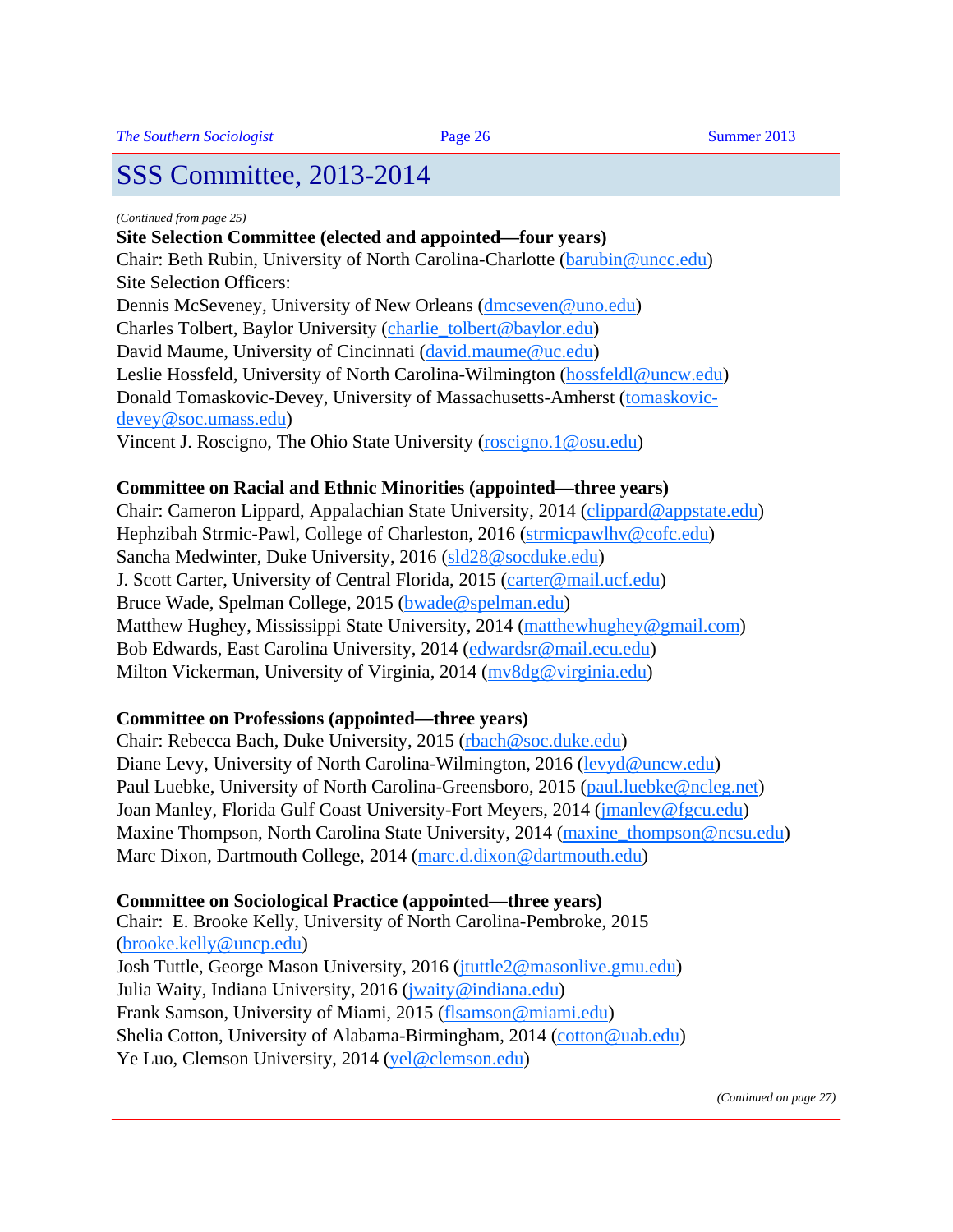#### *(Continued from page 26)*

**Committee on Sociology in Community and Small Colleges (appointed—three years)**  Chair: Nicholas Guittar, University of South Carolina-Lancaster, 2015 ([nguittar@mailbox.sc.edu\)](mailto:nguittar@mailbox.sc.edu)  Editor, The Teaching Corner: James N. Maples, University of Tennessee-Martin, 2015  $(imaple11@utm.edu)$ Susan Ambler, Maryville College, 2016, ([susan.ambler@maryvillecollege.edu\)](mailto:susan.ambler@maryvillecollege.edu)  Kimberly Lancaster, Coastal Carolina Community College, 2016 ([lancasterk@coastalcarolina.edu\)](mailto:lancasterk@coastalcarolina.edu)  Jennie Weil, Winthrop University, 2014 ([hyatts@winthrop.edu\)](mailto:hyatts@winthrop.edu)  Sandra Weissinger, Southern University of New Orleans, 2014 (sweissinger@suno.edu)

#### **Membership Committee (appointed—three years)**

Chair: Anthony Greene, College of Charleston, 2015 (greenead@cofc.edu) Jean-Anne Sutherland, University of North Carolina-Wilmington, 2016 ([sutherlandja@uncw.edu\)](mailto:sutherlandja@uncw.edu)  Susan Pearce, East Carolina University, 2016 (pearces@ecu.edu) Adrienne Milner, University of Alabama-Birmingham, 2015 (anmilner@comcast.net) Denise Cobb, Southern Illinois University, 2014 ( $p \cdot \text{c}$ obb $\textcircled{a}$ siue.edu) Amy Donley, University of Central Florida, 2014 (adonley@mail.ucf.edu)

#### **Committee on the Status of Students (appointed—three years)**

Chair: Jeffrey Will, University of North Florida, 2015 (*jwill@unf.edu*) Abigail Reiter, George Mason University, 2016 (areiter12@gmail.com) Purna Mohanty, Paine College, 2014 [\(pmohanty@paine.edu\)](mailto:pmohanty@paine.edu)  Nicole Carr, University of South Alabama, 2014 ( $ntcarr@jaguar1.usouthal.edu$ )

#### **Committee on the Status of Women (appointed—three years)**

Chair: Julie Wiest, High Point University, 2015 (jwiest@highpoint.edu) Marni Brown, Georgia Gwinett College, 2016 [\(mbrown30@ggc.edu\)](mailto:mbrown30@ggc.edu)  Christy Flatt, Gordon State University, 2016 (cflatt@gordonstate.edu) Lakshmi Jayaram, University of South Florida, 2015 (lakshmi3786@gmail.com) Heather Downs, Jacksonville University, 2014 (hdowns@ju.edu) Catherine Zimmer, University of North Carolina-Chapel Hill, 2014 (cathy zimmer@unc.edu)

#### **Development Committee (ad-hoc)**

Chair: Stephanie Moller, University of North Carolina-Charlotte (smoller@uncc.edu) Angela O'Rand, Duke University (aorand@soc.duke.edu) Vincent J. Roscigno, The Ohio State University [\(roscigno.1@osu.edu\)](mailto:roscigno.1@osu.edu)  Beth A. Rubin, University of North Carolina-Charlotte (barubin@uncc.edu)

*(Continued on page 28)*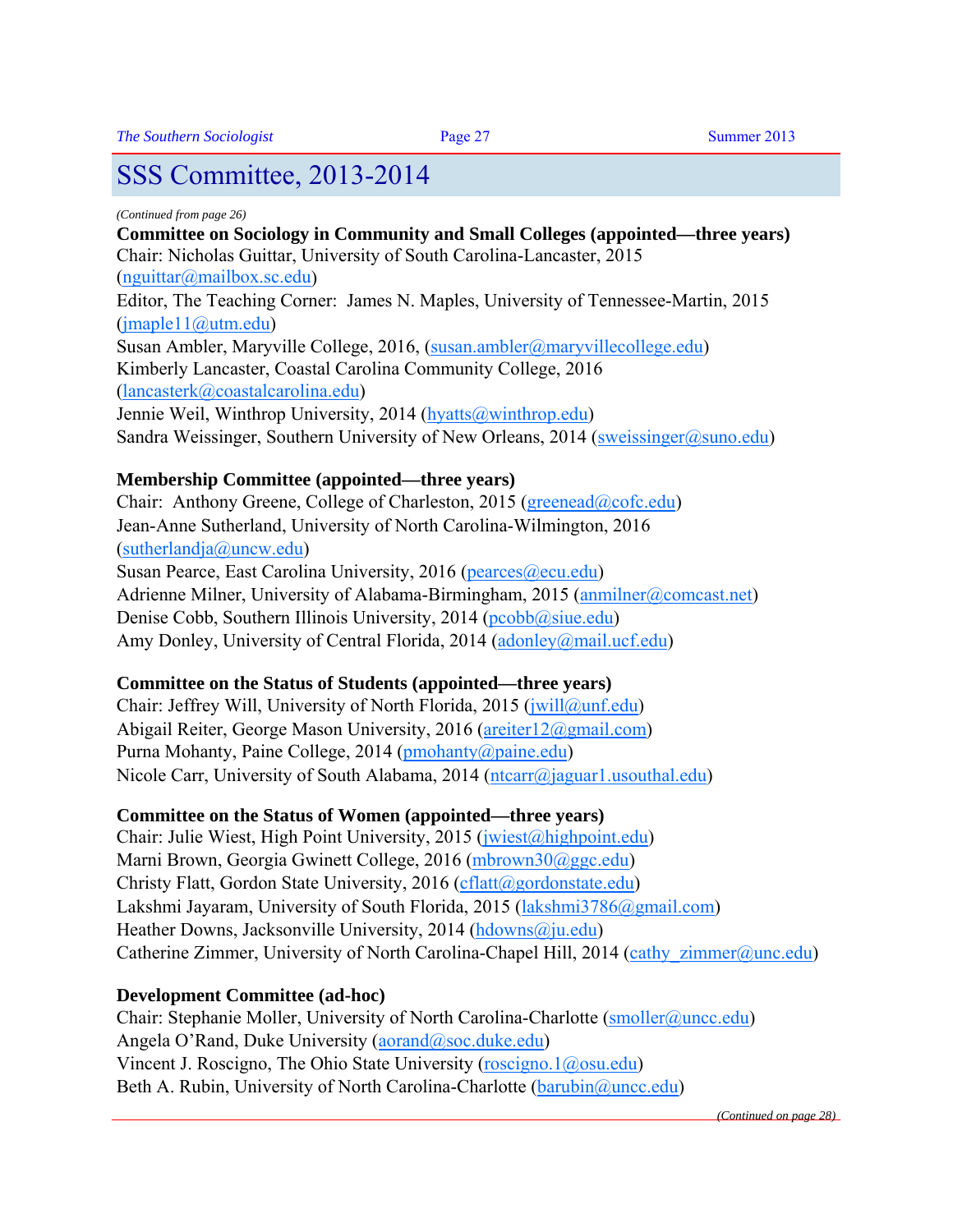*(Continued from page 27)* 

#### **Disaster Relief Committee (ad-hoc)**

Chair: David L. Brunsma, Virginia Tech ([brunsmad@vt.edu\)](mailto:brunsmad@vt.edu)  Dana Greene, North Carolina State University (dmgreene@nccu.edu) DeMond Miller, Rowan University (millerd@rowan.edu) J. Steven Picou, University of South Alabama ( $spinou@usamail.$ usouthal.edu)

#### **Presidential Task Force on Committees**

Chair: Denise Bissler, Randolph Macon College ([dbissler@rmc.edu\)](mailto:dbissler@rmc.edu)  James N. Maples, University of Tennessee-Martin (jmaple11@utm.edu) Cameron Lippard, Appalachian State University (*clippard@appstate.edu*)

#### **Assistant Executive Officer (appointed—five years)**

J. Slade Lellock, Virginia Tech ([jsl@vt.edu\)](mailto:jsl@vt.edu) 

#### **Archivist (appointed—indefinite term)**

James Hougland, University of Kentucky ([jghoug2@email.uky.edu\)](mailto:jghoug2@email.uky.edu) 

#### **Electronics Communication Coordinator (appointed—five years)**

J. Slade Lellock, Webmaster, Virginia Tech ( $|sl@vt.edu\rangle$ )

#### **Audio-Visual Coordinator (appointed—indefinite term)**

Pending

#### **Consortium of Social Science Associations (COSSA) Liasion (appointed— indefinite term)**  H. B. "Keo" Cavalcanti, James Madison University (cavalchb@jmu.edu)

#### **Organizational Liaison (appointed—indefinite term)**

Kirsten Dellinger, University of Mississippi ([kdelling@olemiss.edu\)](mailto:kdelling@olemiss.edu) 

#### **Exhibits Coordinator (appointed—indefinite term)**

Pending

#### **Parliamentarian (appointed—indefinite term)**

Thomas C. Hood, University of Tennessee-Knoxville (tomhood@utk.edu)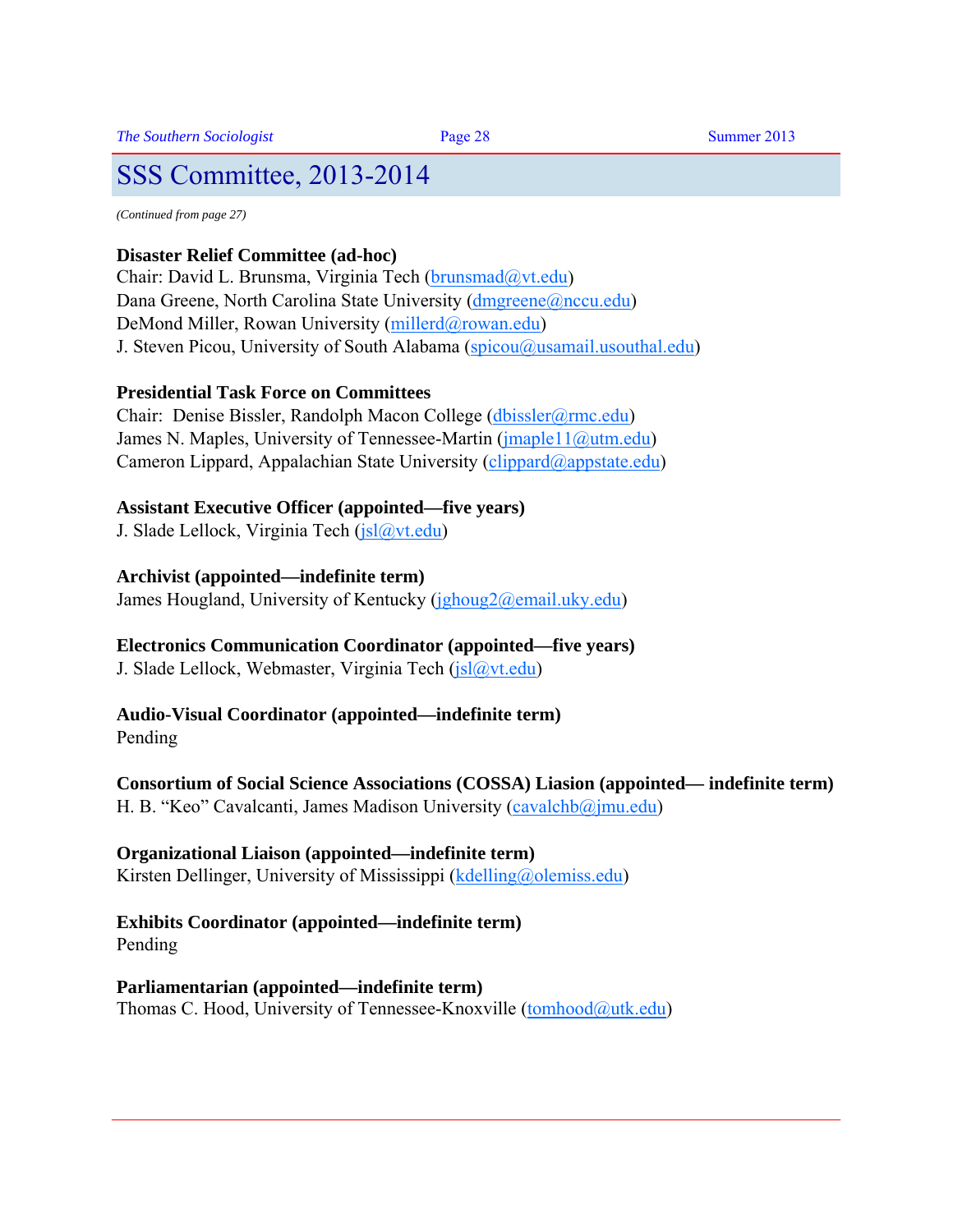## *Women Pioneers of the Louisiana Environmental Movement*

Peggy Frankland with Susan Tucker University Press of Mississippi

*Women Pioneers of the Louisiana Environmental Movement* provides a window to better understand the significance of the thirty-eight passionate and concerned individuals who led a grassroots movement in a socially conservative state. The book is a compilation of oral history narratives in which women activists share their motivation, struggles, accomplishments, and hard -won wisdom.



Peggy Tucker, along with Susan Tucker, sheds light on Louisi-

ana and American social and political history, as well as the national environmental movement in which women often emerged to speak for human rights, decent health care, and environmental protection. By illuminating a crucial period in Louisiana history, the women tell how "environmentalism" emerged within a state already struggling with the challenges of integrating the dual effects of the civil rights movement and the growing oil boom.

Frankland, an environmental activist herself since 1982, allows the women's interviews to provide a clear picture of how their smallest actions impacted their communities, their families, and their way of life. Some experiences were frightening, some were demeaning, and many women were deeply affected by the individual persecution, ridicule, and scorn their activities brought to their lives. But their shared victories reveal to the reader the positive influence their activism had on the lives of their loved ones and fellow citizens within their local communities.

*Women Pioneers of the Louisiana Environmental Movement* also features additional interviews with nine men, all leaders who worked with, or against the women, thus providing more insight into this rich—and also gendered—history. A concluding chapter addresses the movement in Louisiana from the vantage of the present day.

**PEGGY FRANKLAND** has served environmentalism in many capacities, notably as president of Calcasieu League for Environmental Action Now (CLEAN) in Lake Charles. **SUSAN TUCKER** is curator of books and records at the Newcomb College Center for Research on Women at Tulane University. She is the author of *Telling Memories among Southern Women*.

More information about *Women Pioneers of the Louisiana Environmental Movement* available at [http://www.upress.state.ms.us/books/1559.](http://www.upress.state.ms.us/books/1559)